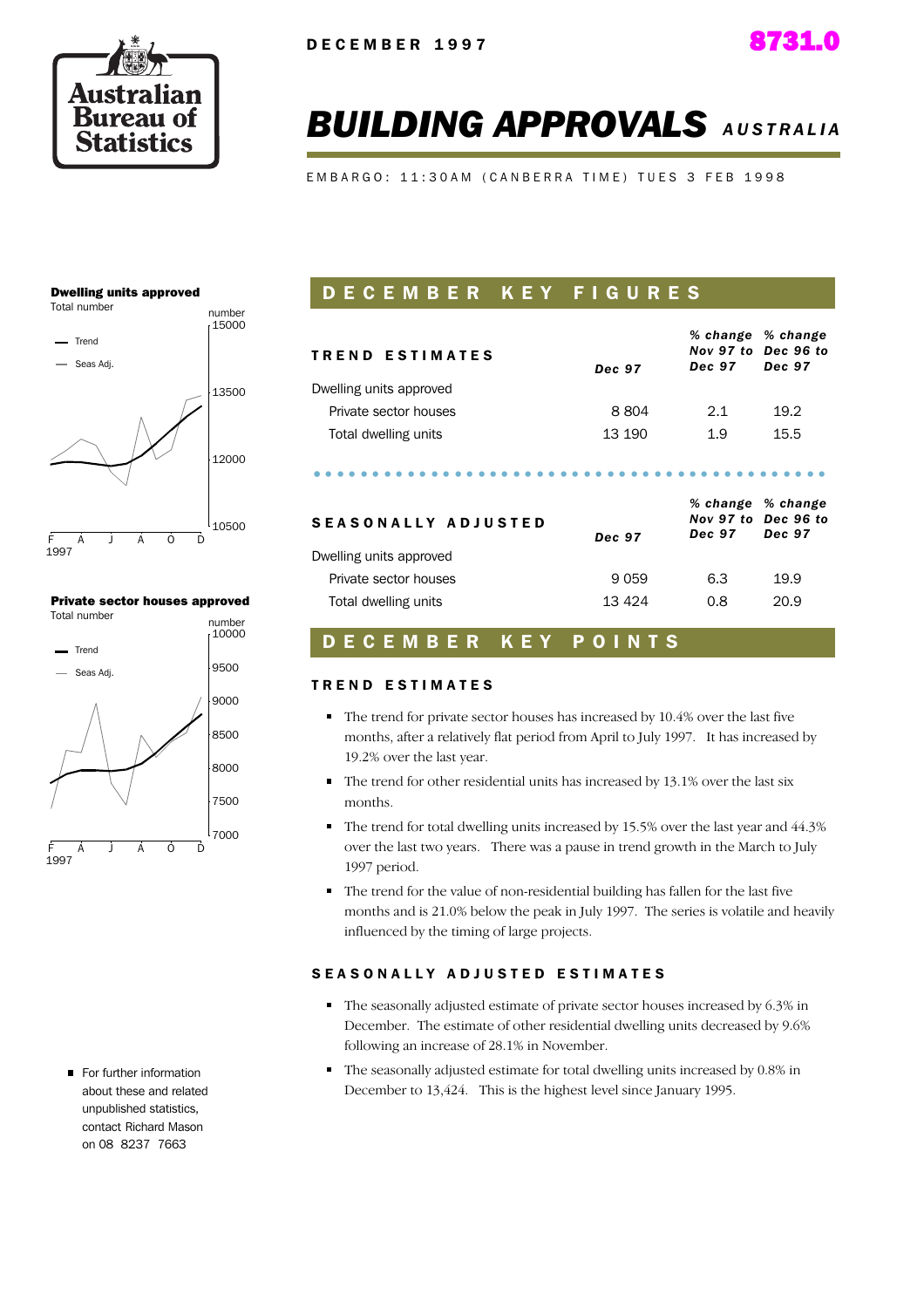# NOTES

| FORTHCOMING ISSUES                  | <b>ISSUE</b>                                                                                                                                                                                                                                        | <b>RELEASE DATE</b>                                                                    |  |  |  |  |  |
|-------------------------------------|-----------------------------------------------------------------------------------------------------------------------------------------------------------------------------------------------------------------------------------------------------|----------------------------------------------------------------------------------------|--|--|--|--|--|
|                                     | January 1998                                                                                                                                                                                                                                        | 3 March 1998                                                                           |  |  |  |  |  |
|                                     | February 1998                                                                                                                                                                                                                                       | 31 March 1998                                                                          |  |  |  |  |  |
|                                     | March 1998                                                                                                                                                                                                                                          | 5 May 1998                                                                             |  |  |  |  |  |
|                                     | April 1998                                                                                                                                                                                                                                          | 2 June 1998                                                                            |  |  |  |  |  |
|                                     | May 1998                                                                                                                                                                                                                                            | 1 July 1998                                                                            |  |  |  |  |  |
|                                     |                                                                                                                                                                                                                                                     |                                                                                        |  |  |  |  |  |
|                                     |                                                                                                                                                                                                                                                     |                                                                                        |  |  |  |  |  |
|                                     |                                                                                                                                                                                                                                                     |                                                                                        |  |  |  |  |  |
| CHANGES IN THIS ISSUE               | of data from the next issue. These include:                                                                                                                                                                                                         | There are no changes in this issue. However, changes will be made to the presentation  |  |  |  |  |  |
|                                     | - the 'Conversions etc' category will no longer be used as the components of this<br>category will be presented separately.                                                                                                                         |                                                                                        |  |  |  |  |  |
|                                     | - existing tables 1 to 3 will become tables 1 to 6 with the addition of full Percentage<br>Change tables. There will be minimal redesign and reordering of the other tables.                                                                        |                                                                                        |  |  |  |  |  |
|                                     | - graphs will span seven years rather than six.                                                                                                                                                                                                     |                                                                                        |  |  |  |  |  |
|                                     | - fifteen months of data rather than thirteen months will be shown in most tables.                                                                                                                                                                  |                                                                                        |  |  |  |  |  |
|                                     | - the 'What If' analysis will be reduced from two pages to one.                                                                                                                                                                                     |                                                                                        |  |  |  |  |  |
|                                     | A copy of the new format containing data for the month of December 1997 will be<br>available, on request, approximately one week prior to the release of the January 1998<br>issue. For further information, contact Loucas Harous on 08 8237 7631. |                                                                                        |  |  |  |  |  |
|                                     |                                                                                                                                                                                                                                                     |                                                                                        |  |  |  |  |  |
| DATA NOTES                          | to revisions.                                                                                                                                                                                                                                       | Some of the data reported for Victoria are subject to further checking, which may lead |  |  |  |  |  |
|                                     | the 'Entertainment and recreation' category.                                                                                                                                                                                                        | The Victorian Docklands Stadium Project has been included in this months approvals in  |  |  |  |  |  |
|                                     |                                                                                                                                                                                                                                                     |                                                                                        |  |  |  |  |  |
| SIGNIFICANT<br>REVISIONS THIS MONTH | There are no significant revisions this month.                                                                                                                                                                                                      |                                                                                        |  |  |  |  |  |
|                                     |                                                                                                                                                                                                                                                     |                                                                                        |  |  |  |  |  |

W. McLennan Australian Statistician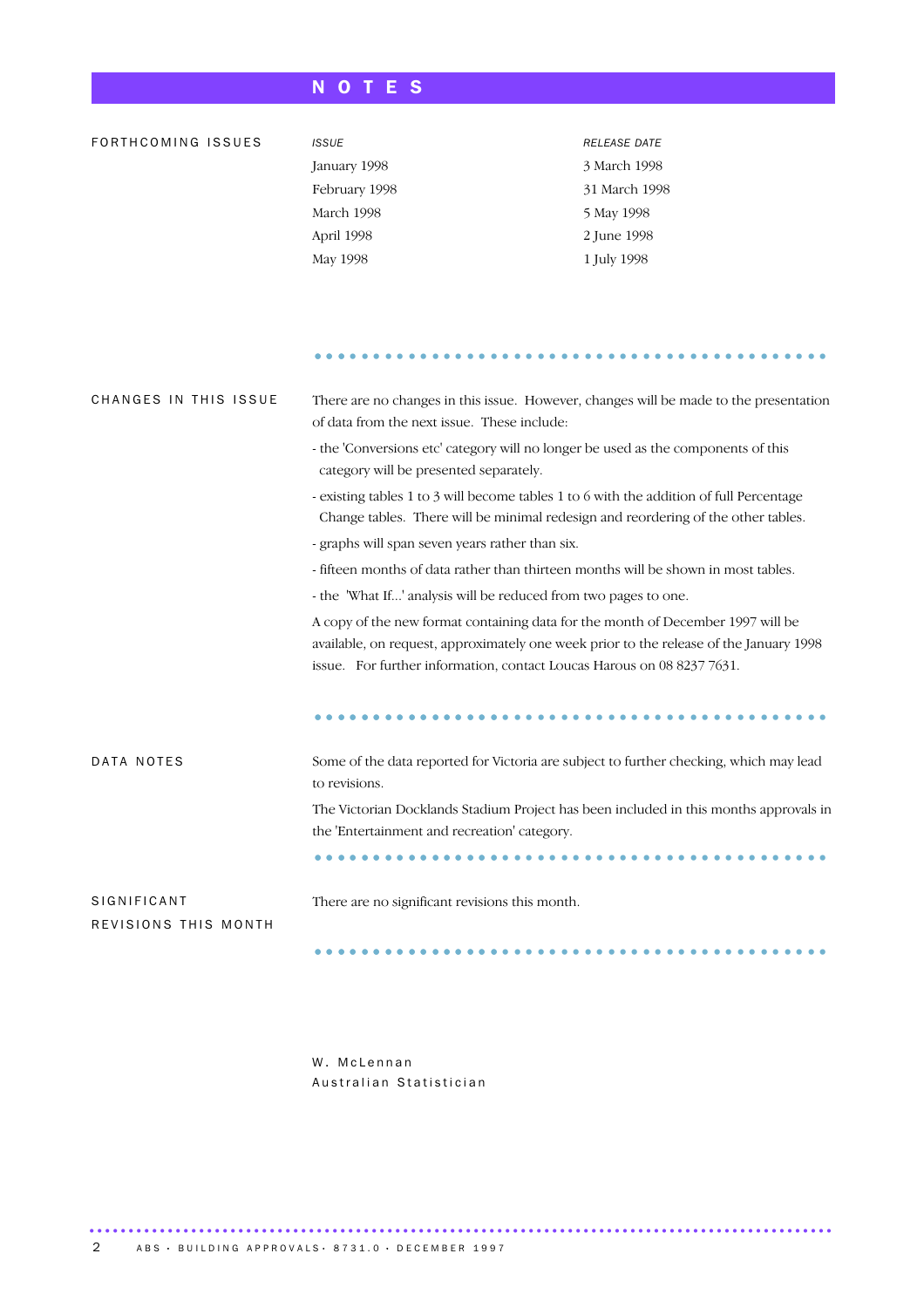VALUE OF TOTAL **BUILDING** 

The trend has fallen  $1.7\%$  in the last four months but is  $7.4\%$  above the level of a year ago. The series will resume growth even if there is a small fall in the seasonally adjusted estimate in January.



#### VALUE OF RESIDENTIAL **BUILDING**

The trend has increased steadily since late 1995 and has shown growth of 20.9% over the last year. Growth will continue unless the seasonally adjusted estimate in January falls by 9.8% (about twice the average monthly movement).



#### VALUE OF NON-RESIDENTIAL **BUILDING**

The trend has grown strongly since late 1994. It has been quite volatile in the last year because of the timing of several large jobs. The current decline in the trend series will continue unless the seasonally adjusted estimate in January rises by at least 15.6%. Such a movement would be less than the monthly average.



...............................................................................................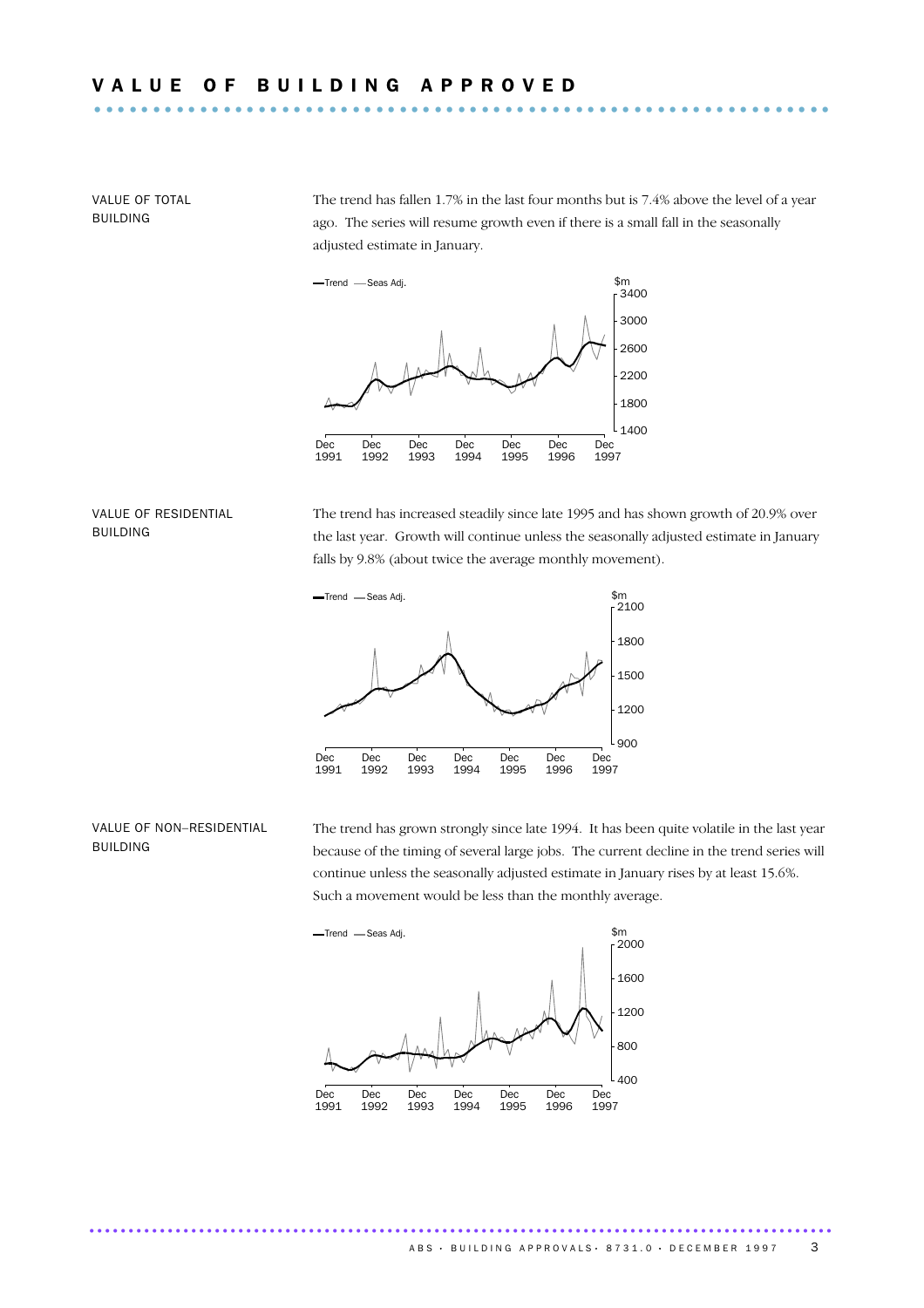## EFFECT OF NEW SEASONALLY ADJUSTED ESTIMATES ON TREND ESTIMATES

Readers should exercise care when interpreting trend estimates. The last six trend estimates, in particular, are likely to be revised when new seasonally adjusted estimates become available.

Generally, the greater the volatility of the original series, the larger the size of the revisions to trend estimates. Analysis of the building approval original series has shown that they can be volatile; therefore, initial estimates of a month's trend value can be revised substantially. As a result, some months can elapse before turning points in the trend series are reliably identified.

The graphs and tables which follow present the effect of two possible scenarios on the previous trend estimates:

1 The January seasonally adjusted estimate is higher than the December estimate by:

- $\blacksquare$  +4% for total number of dwelling units approved
- $\blacksquare$  +3% for number of private sector houses approved
- $\blacksquare$  +5% for value of residential building approved
- $\blacksquare$  +18% for value of non-residential building approved
- $+8\%$  for value of total building approved.

2 The January seasonally adjusted estimate is lower than the December estimate by:

- $\Box$  -4% for total number of dwelling units approved
- $\Box$  -3% for number of private sector houses approved
- -5% for value of residential building approved
- $\blacksquare$  -18% for value of non-residential building approved
- $\blacksquare$  -8% for value of total building approved.

These percentages were chosen because they represent the average absolute monthly percentage change for these series over the last ten years.

| TOTAL NUMBER OF DWELLINGS                                                                                                                                                                                                                     |                           |                            | <b>TREND AS</b> | PUBLISHED |          | WHAT IF NEXT MONTH'S SEASONALLY ADJUSTED ESTIMATE:<br>1<br>2 |                         |         |                         |
|-----------------------------------------------------------------------------------------------------------------------------------------------------------------------------------------------------------------------------------------------|---------------------------|----------------------------|-----------------|-----------|----------|--------------------------------------------------------------|-------------------------|---------|-------------------------|
|                                                                                                                                                                                                                                               |                           |                            |                 |           |          |                                                              | rises by 4% on Dec 1997 |         | falls by 4% on Dec 1997 |
|                                                                                                                                                                                                                                               |                           | No<br>14000                |                 | no.       | % change | no.                                                          | % change                | no.     | % change                |
|                                                                                                                                                                                                                                               | Published trend           |                            | 1997            |           |          |                                                              |                         |         |                         |
|                                                                                                                                                                                                                                               |                           |                            | August          | 12 0 82   | $1.5\,$  | 12 048                                                       | 1.4                     | 12 0 86 | 1.5                     |
| a de la califactiva de la califactiva de la califactiva de la califactiva de la califactiva de la califactiva<br>La califactiva de la califactiva de la califactiva de la califactiva de la califactiva de la califactiva de la<br>$\cdots$ 2 | $-13000$                  | September                  | 12 3 57         | 2.3       | 12 341   | 2.4                                                          | 12 3 60                 | 2.3     |                         |
|                                                                                                                                                                                                                                               |                           |                            | October         | 12 656    | 2.4      | 12 693                                                       | 2.9                     | 12 644  | 2.3                     |
|                                                                                                                                                                                                                                               |                           | 12000                      | November        | 12 950    | 2.3      | 13 042                                                       | 2.7                     | 12881   | 1.9                     |
|                                                                                                                                                                                                                                               |                           |                            | December        | 13 190    | 1.9      | 13 374                                                       | 2.5                     | 13 0 70 | 1.5                     |
|                                                                                                                                                                                                                                               |                           |                            | 1998            |           |          |                                                              |                         |         |                         |
| 1997                                                                                                                                                                                                                                          | S.<br>D.<br>N<br>$\Omega$ | 11000 <sup>ا</sup><br>1998 | January         |           |          | 13 678                                                       | 2.3                     | 13 2 19 | 1.1                     |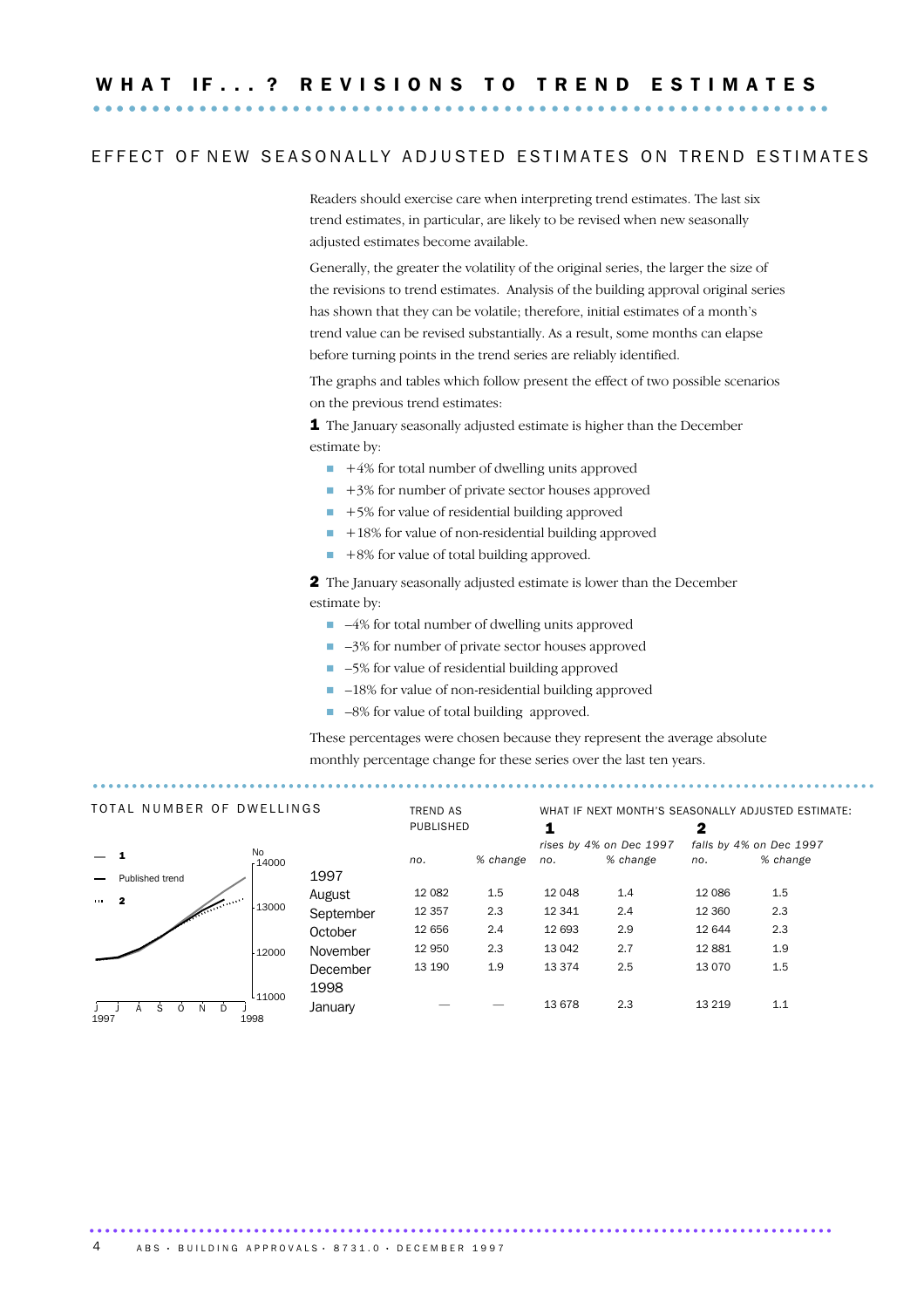# WHAT IF...? continued

#### PRIVATE SECTOR HOUSES

 $\mathbf{A} \times \mathbf{A} \times \mathbf{A}$ 

 $-1$ No<br>- 11000 - Published trend  $-10000$  $\cdots$  2 A  $-9000$  $S_6$ Z .  $O($ 8000 N<sub>0</sub>  $D<sub>0</sub>$ l <sub>7000</sub>  $\overline{) \overline{)}$ <br>1997 ंड À  $\overline{0}$  $\overline{N}$ Ď ]<br>1998

|           | <b>TREND AS</b><br><b>PUBLISHED</b> |          | WHAT IF NEXT MONTH'S SEASONALLY ADJUSTED ESTIMATE:<br>1<br>2 |                                     |         |                                     |  |  |  |
|-----------|-------------------------------------|----------|--------------------------------------------------------------|-------------------------------------|---------|-------------------------------------|--|--|--|
|           | no.                                 | % change | no.                                                          | rises by 3% on Dec 1997<br>% change | no.     | falls by 3% on Dec 1997<br>% change |  |  |  |
| 1997      |                                     |          |                                                              |                                     |         |                                     |  |  |  |
| August    | 8 0 6 8                             | 1.1      | 8 0 4 6                                                      | 1.0                                 | 8 0 6 6 | 1.1                                 |  |  |  |
| September | 8 2 3 5                             | 2.1      | 8 2 2 3                                                      | 2.2                                 | 8 2 3 3 | 2.1                                 |  |  |  |
| October   | 8 4 3 2                             | 2.4      | 8 4 6 1                                                      | 2.9                                 | 8 4 3 4 | 2.4                                 |  |  |  |
| November  | 8 6 23                              | 2.3      | 8 7 0 3                                                      | 2.9                                 | 8614    | 2.1                                 |  |  |  |
| December  | 8804                                | 2.1      | 8934                                                         | 2.7                                 | 8768    | 1.8                                 |  |  |  |
| 1998      |                                     |          |                                                              |                                     |         |                                     |  |  |  |
| January   |                                     |          | 9 1 4 3                                                      | 2.3                                 | 8892    | 1.4                                 |  |  |  |

 $\ddot{\phantom{a}}$ 

## VALUE OF RESIDENTIAL

|                          | <b>BUILDING APPROVED</b> |                   |           |           | <b>TREND AS</b> |                              | WHAT IF NEXT MONTH'S SEASONALLY ADJUSTED ESTIMATE: |                         |                                     |  |
|--------------------------|--------------------------|-------------------|-----------|-----------|-----------------|------------------------------|----------------------------------------------------|-------------------------|-------------------------------------|--|
| <b>Contract Contract</b> | \$m\$                    |                   |           | PUBLISHED |                 | 1<br>rises by 5% on Dec 1997 |                                                    | 2                       |                                     |  |
|                          | Published trend          | 1800              |           | \$m\$     | % change        | \$m\$                        | % change                                           | $\mathop{\$m}\nolimits$ | falls by 5% on Dec 1997<br>% change |  |
| $\cdots$ 2               |                          | 1700              | 1997      |           |                 |                              |                                                    |                         |                                     |  |
|                          |                          |                   | August    | 1 501.5   | 2.1             | 1498.3                       | 2.0                                                | 1 503.7                 | 2.1                                 |  |
|                          | $\sqrt{2\pi}$            | 1600              | September | 1 533.8   | 2.2             | 1 532.4                      | 2.3                                                | 1 535.1                 | 2.1                                 |  |
|                          |                          |                   | October   | 1 565.6   | 2.1             | 1 569.6                      | 2.4                                                | 1 5 6 2.5               | 1.8                                 |  |
|                          |                          | 1500              | November  | 1 5 9 5.8 | 1.9             | 1 605.4                      | 2.3                                                | 1581.9                  | 1.2                                 |  |
|                          |                          |                   | December  | 1 6 1 6.4 | 1.3             | 1 638.5                      | 2.1                                                | 1 5 9 4.2               | 0.8                                 |  |
| D<br>N<br>S<br>0<br>1997 |                          | <sup>l</sup> 1400 | 1998      |           |                 |                              |                                                    |                         |                                     |  |
|                          |                          | 1998              | January   |           |                 | 1672.5                       | 2.1                                                | 1 605.6                 | 0.7                                 |  |

# VALUE OF NON-RESIDENTIAL

| BUILDING APPROVED                |                 |                  |           | <b>TREND AS</b> |          | WHAT IF NEXT MONTH'S SEASONALLY ADJUSTED ESTIMATE: |                          |                          |          |
|----------------------------------|-----------------|------------------|-----------|-----------------|----------|----------------------------------------------------|--------------------------|--------------------------|----------|
|                                  |                 | \$m              |           | PUBLISHED       |          | $\mathbf 2$<br>1                                   |                          |                          |          |
|                                  |                 | $-2000$          |           |                 |          |                                                    | rises by 18% on Dec 1997 | falls by 18% on Dec 1997 |          |
|                                  | Published trend |                  |           | \$m\$           | % change | \$m\$                                              | % change                 | \$m\$                    | % change |
| <b>CONTRACTOR</b>                | 2               | $-1700$          | 1997      |                 |          |                                                    |                          |                          |          |
|                                  |                 |                  | August    | 1 240.6         | $-0.7$   | 1 2 3 4 .0                                         | $-0.9$                   | 1 2 4 8.7                | $-0.4$   |
|                                  |                 | $-1400$          | September | 1 183.4         | $-4.6$   | 1 179.8                                            | $-4.4$                   | 1 1 8 7 . 1              | $-4.9$   |
|                                  |                 |                  | October   | 1 1 1 0 . 1     | $-6.2$   | 1 1 2 0.6                                          | $-5.0$                   | 1 101.3                  | $-7.2$   |
|                                  | المستعفر        | 1100             | November  | 1 0 4 8.8       | $-5.5$   | 1 0 9 1.6                                          | $-2.6$                   | 1 0 27.8                 | $-6.7$   |
|                                  |                 |                  | December  | 987.2           | $-5.9$   | 1 0 9 6.5                                          | 0.4                      | 976.2                    | $-5.0$   |
| D<br>S.<br>N<br>$\Omega$<br>1997 |                 | <sup>l</sup> 800 | 1998      |                 |          |                                                    |                          |                          |          |
|                                  |                 | 1998             | January   |                 |          | 1 101.4                                            | 0.5                      | 920.0                    | $-5.8$   |
|                                  |                 |                  |           |                 |          |                                                    |                          |                          |          |

#### VALUE OF TOTAL BUILDING

## APPROVED

| APPROVED                                              |                |                  | <b>TREND AS</b> |          |                              |          |                              | WHAT IF NEXT MONTH'S SEASONALLY ADJUSTED ESTIMATE: |
|-------------------------------------------------------|----------------|------------------|-----------------|----------|------------------------------|----------|------------------------------|----------------------------------------------------|
|                                                       | \$m<br>$-3100$ |                  | PUBLISHED       |          | 1<br>rises by 8% on Dec 1997 |          | 2<br>falls by 8% on Dec 1997 |                                                    |
| Published trend                                       |                |                  | $\mathsf{m}$    | % change | $\mathfrak{m}$               | % change | \$m                          | % change                                           |
| 2<br><b>CONTRACTOR</b><br>الأناس المتناسبين والمتناسب | 2900           | 1997<br>August   | 2692.1          | 1.4      | 2 684.0                      | 1.3      | 2699.8                       | 1.5                                                |
|                                                       | $-2700$        | September        | 2689.8          | $-0.1$   | 2 685.8                      | 0.1      | 2 693.7                      | $-0.2$                                             |
|                                                       | $-2500$        | October          | 2672.5          | $-0.6$   | 2 683.6                      | $-0.1$   | 2 662.7                      | $-1.1$                                             |
|                                                       | 2300           | November         | 2 661.8         | $-0.4$   | 2 705.7                      | 0.8      | 2 636.6                      | $-1.0$                                             |
| Ŝ.<br>N<br>- D<br>$\Omega$<br>А                       | 2100           | December<br>1998 | 2645.5          | $-0.6$   | 2 751.9                      | 1.7      | 2621.8                       | $-0.6$                                             |
| 1997                                                  | 1998           | January          |                 |          | 2 7 9 6.9                    | 1.6      | 2 600.6                      | $-0.8$                                             |

. . . . . . . . . . . . . .

#### ABS · BUILDING APPROVALS · 8731.0 · DECEMBER 1997 5

 $\bullet\hspace{0.1cm} \bullet\hspace{0.1cm} \bullet\hspace{0.1cm} \bullet\hspace{0.1cm} \bullet\hspace{0.1cm} \bullet\hspace{0.1cm} \bullet$ 

. . . . . . . . . . . . . . . .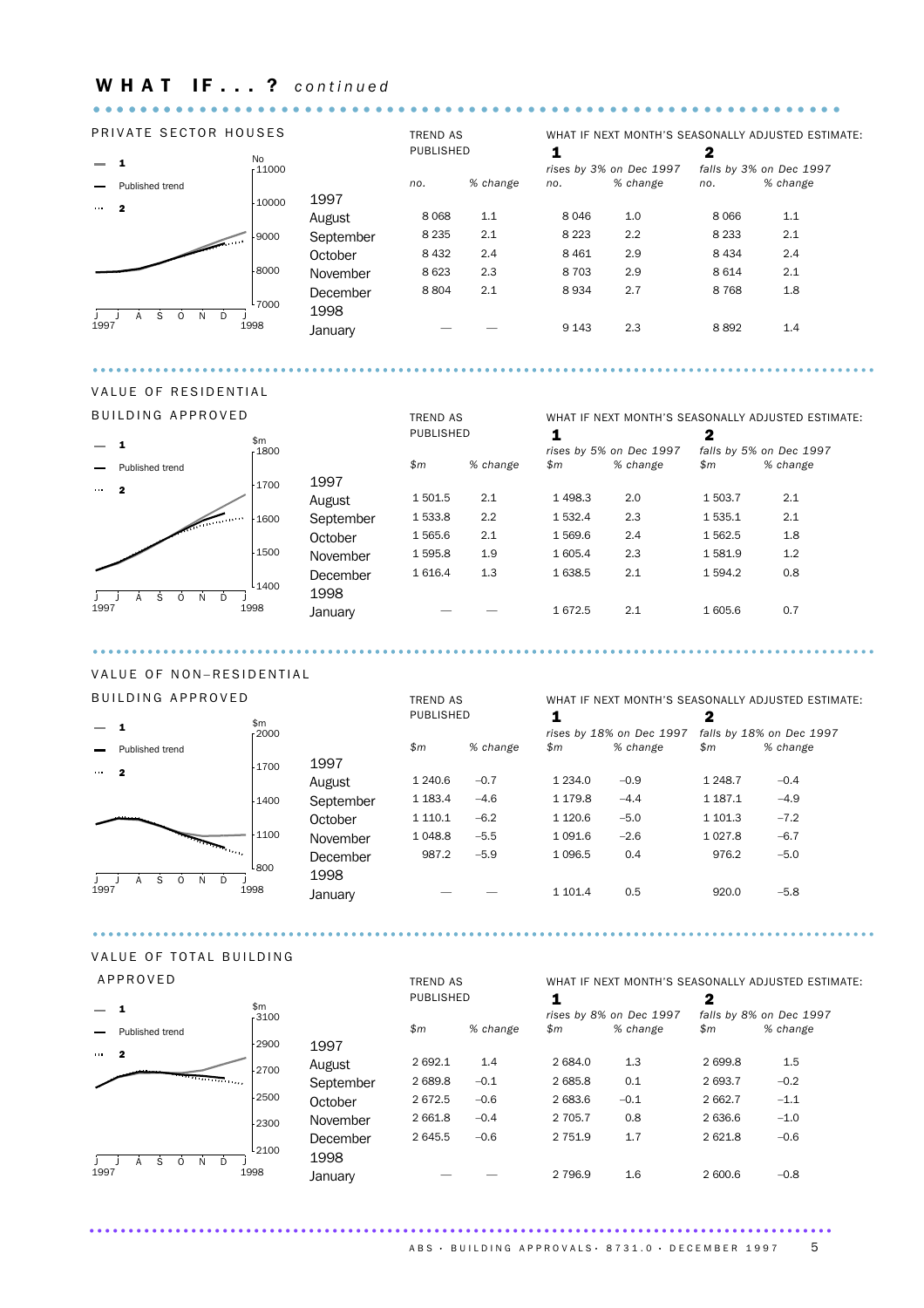# SUMMARY OF 1997 BUILDING APPROVALS

NUMBER BY STATE & TERRITORIES

movements between 1996 and 1997 for the States and Territories are summarised below: DWELLING UNITS APPROVED BY STATE **NSW VIC SA WA TAS**  $OLD$ **NT** ACT Aust. No. of dwelling units 51 077 32 449 34 658 6 677 16 594 1 788 2 011 1 628 146 882 1996 to 1997 % change 18.0  $32.5$  $8.3$  $17.1$ 4.7  $-17.8$  16.5  $-17.7$ 15.4 NUMBER OF DWELLING UNIT There were 146,882 dwelling units approved in 1997, an increase of 15.4% from 1996 and a substantial turnaround from the decrease of 8.8% from 1995 to 1996. All States and **APPROVALS** Territories apart from Tasmania (-17.8%) and the Australian Capital Territory (-17.7%)

The number of dwelling units approved in the 1997 calendar year and the percentage

**VALUE BY STATE AND TERRITORIES** Percentage movements for the value of building approved between 1996 and 1997 for the States and Territories are summarised below:

|                                            | PERCENTAGE CHANGE BETWEEN 1996 & 1997 |            |            |           |        |         |         |            |       |
|--------------------------------------------|---------------------------------------|------------|------------|-----------|--------|---------|---------|------------|-------|
|                                            | <b>NSW</b>                            | <b>VIC</b> | <b>OLD</b> | <b>SA</b> | WA     | TAS     | ΝT      | <b>ACT</b> | Aust. |
|                                            | %                                     | %          | %          | %         | %      | %       | %       | %          | %     |
| New residential<br>Alterations & additions | 27.8                                  | 41.8       | 6.5        | 23.0      | 13.1   | $-18.7$ | 29.6    | $-7.0$     | 22.0  |
| to res. buildings                          | 9.7                                   | 26.1       | 4.3        | 5.3       | 15.9   | 3.9     | $-6.1$  | $-20.0$    | 12.7  |
| Non-residential                            | $-9.7$                                | 35.9       | 7.7        | 19.9      | $-6.7$ | $-39.1$ | $-33.5$ | $-47.5$    | 1.2   |
| Total                                      | 7.9                                   | 37.3       | 6.9        | 19.7      | 5.2    | $-26.7$ | $-9.9$  | $-35.3$    | 11.6  |
|                                            |                                       |            |            |           |        |         |         |            |       |

recorded increases. Victoria recorded the greatest increase (32.5%).

VALUE OF BUILDING APPROVALS The value of building approvals in 1997 was 11.6% higher than 1996, a large increase compared with the 4.9% increase recorded in 1996. There has been a marked change in the sectors driving growth. The value of new residential approvals increased by 22.0% in 1997 whereas it decreased by 5.8% in 1996. Non-residential growth slowed from an 18.1% increase in 1996 to a 1.2% increase in 1997.

> The growth pattern is not consistent across all States and Territories - five states recorded growth while Tasmania, Northern Territory and the Australian Capital Territory recorded falls.

> > . . . . . . . . . . .

6 ABS · BUILDING APPROVALS · 8731.0 · DECEMBER 1997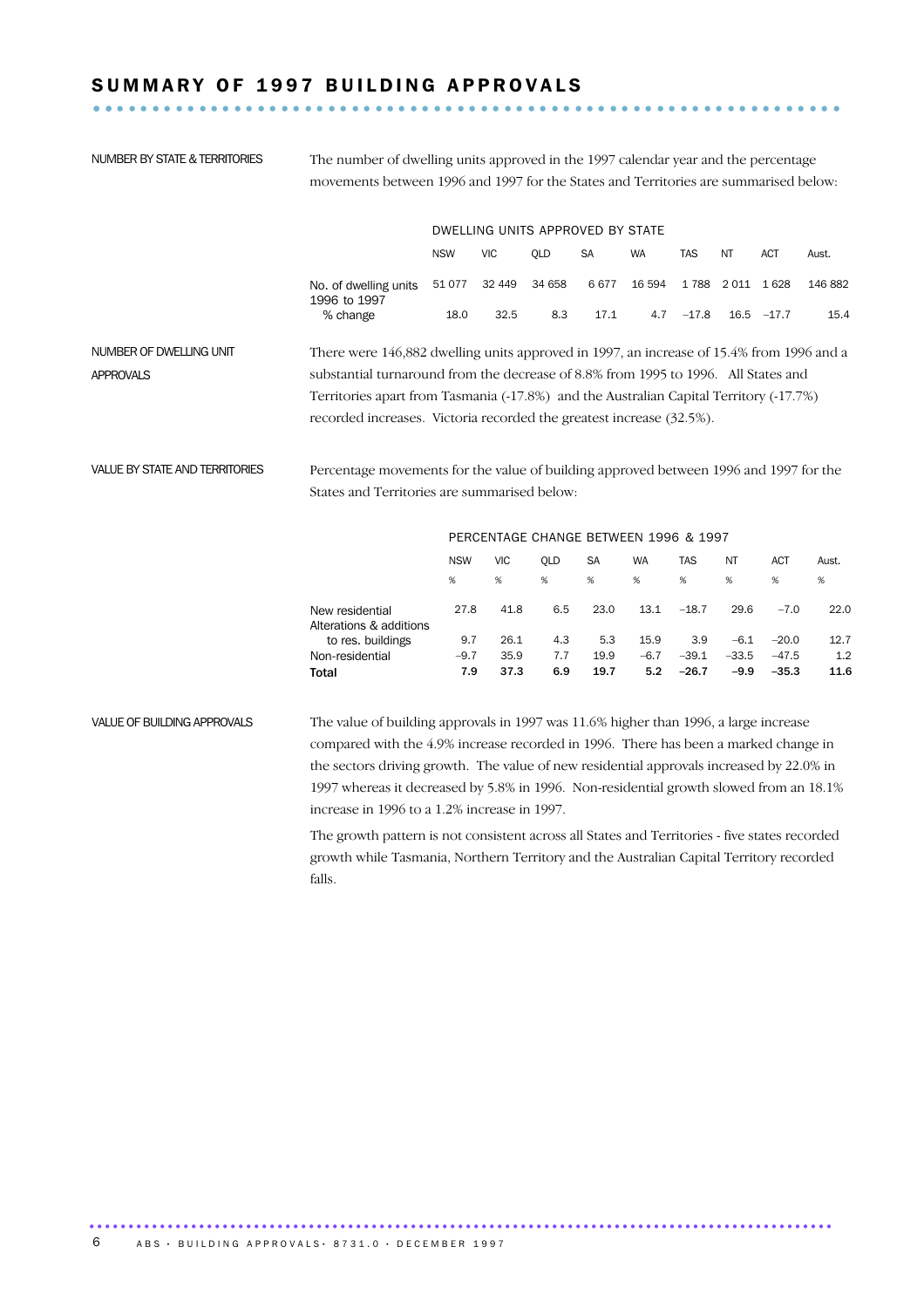

# DWELLING UNITS APPROVED: Seasonally Adjusted & Trend

|                  |                   | HOUSES  |                                                      | OTHER RESIDENTIAL |                   | DWELLING UNITS   |          |
|------------------|-------------------|---------|------------------------------------------------------|-------------------|-------------------|------------------|----------|
|                  | Private<br>sector | Total   | Private<br>sector                                    | Total             | Private<br>sector | Public<br>sector | Total    |
| Month            | no.               | no.     | no.                                                  | no.               | no.               | no.              | no.      |
|                  |                   |         |                                                      |                   |                   |                  |          |
| 1996             |                   |         | SEASONALLY ADJUSTED                                  |                   |                   |                  |          |
| December         | 7 5 5 4           | 7683    | 3 0 6 5                                              | 3 4 2 3           | 10 6 20           | 486              | 11 106   |
| 1997             |                   |         |                                                      |                   |                   |                  |          |
| January          | 7 5 8 0           | 7 7 1 8 | 3602                                                 | 3925              | 11 182            | 460              | 11 642   |
| February         | 7 3 9 9           | 7 5 4 4 | 4 1 2 4                                              | 4 4 4 0           | 11 5 23           | 461              | 11 984   |
| March            | 8 2 6 9           | 8 4 5 4 | 3509                                                 | 3 7 3 6           | 11 7 7 8          | 412              | 12 190   |
| April            | 8 2 3 1           | 8 3 9 6 | 3818                                                 | 4 0 5 9           | 12 049            | 406              | 12 4 5 5 |
| May              | 8977              | 9 1 0 3 | 3 0 3 1                                              | 3 2 0 8           | 12 008            | 303              | 12 311   |
| June             | 7 7 8 0           | 7890    | 3657                                                 | 3817              | 11 437            | 270              | 11 707   |
| July             | 7453              | 7 7 4 6 | 3513                                                 | 3 6 6 7           | 10 967            | 446              | 11 4 13  |
| August           | 8 4 9 8           | 8639    | 4 0 3 6                                              | 4 3 1 4           | 12 5 34           | 419              | 12 953   |
| September        | 8 1 6 4           | 8 3 2 4 | 3 2 4 2                                              | 3 6 6 8           | 11 40 6           | 586              | 11 992   |
| October          | 8 3 9 2           | 8596    | 3 4 4 1                                              | 3 6 18            | 11834             | 380              | 12 214   |
| November         | 8523              | 8686    | 4 4 0 6                                              | 4 6 3 5           | 12 9 29           | 392              | 13 3 2 1 |
| December         | 9059              | 9 2 3 2 | 3832                                                 | 4 1 9 1           | 12 891            | 533              | 13 4 24  |
|                  |                   |         | .                                                    |                   |                   |                  |          |
| 1996             |                   |         | <b>TREND ESTIMATES</b>                               |                   |                   |                  |          |
| December         | 7 3 8 8           | 7 5 3 3 | 3532                                                 | 3885              | 10 9 20           | 498              | 11 4 18  |
| 1997             |                   |         |                                                      |                   |                   |                  |          |
| January          | 7 5 9 3           | 7 7 3 8 | 3636                                                 | 3 9 6 2           | 11 2 2 9          | 471              | 11 700   |
| February         | 7 7 8 2           | 7929    | 3 6 6 0                                              | 3953              | 11 441            | 440              | 11881    |
| March            | 7911              | 8 0 6 1 | 3633                                                 | 3880              | 11544             | 397              | 11941    |
| April            | 7966              | 8 1 2 2 | 3598                                                 | 3810              | 11 5 64           | 368              | 11 9 32  |
| May              | 7969              | 8 1 3 2 | 3565                                                 | 3761              | 11 533            | 360              | 11893    |
| June             | 7956              | 8 1 2 6 | 3524                                                 | 3723              | 11 480            | 369              | 11848    |
| July             | 7978              | 8 1 5 4 | 3528                                                 | 3 7 4 4           | 11 506            | 392              | 11898    |
| August           | 8068              | 8 2 4 7 | 3 5 9 3                                              | 3835              | 11 661            | 420              | 12 08 2  |
| September        | 8 2 3 5           | 8 4 1 7 | 3677                                                 | 3941              | 11 912            | 445              | 12 3 5 7 |
| October          | 8 4 3 2           | 8612    | 3762                                                 | 4 0 4 4           | 12 195            | 461              | 12 656   |
| November         | 8623              | 8 8 0 1 | 3854                                                 | 4 1 4 9           | 12 477            | 473              | 12 950   |
| December         | 8804              | 8978    | 3 9 0 6                                              | 4 2 1 2           | 12 710            | 480              | 13 190   |
|                  |                   |         | .<br>TREND ESTIMATES (% change from preceding month) |                   | .                 |                  |          |
| 1996             |                   |         |                                                      |                   |                   |                  |          |
| December<br>1997 | 2.1               | 2.1     | 4.7                                                  | 3.6               | 2.9               | $-4.4$           | 2.6      |
| January          | 2.8               | 2.7     | 2.9                                                  | 2.0               | 2.8               | $-5.5$           | 2.5      |
| February         | 2.5               | 2.5     | 0.7                                                  | $-0.2$            | 1.9               | $-6.6$           | $1.5\,$  |
| March            | 1.7               | $1.7\,$ | $-0.7$                                               | $-1.8$            | 0.9               | $-9.7$           | 0.5      |
| April            | 0.7               | 0.8     | $-1.0$                                               | $-1.8$            | 0.2               | $-7.3$           | $-0.1$   |
| May              | 0.0               | $0.1\,$ | $-0.9$                                               | $-1.3$            | $-0.3$            | $-2.2$           | $-0.3$   |
| June             | $-0.2$            | $-0.1$  | $-1.2$                                               | $-1.0$            | $-0.5$            | 2.4              | $-0.4$   |
| July             | 0.3               | 0.3     | $0.1\,$                                              | 0.6               | 0.2               | $6.2\,$          | 0.4      |
| August           | 1.1               | 1.1     | 1.9                                                  | 2.4               | 1.3               | 7.3              | 1.5      |
| September        | $2.1\,$           | 2.1     | 2.3                                                  | 2.8               | 2.2               | 5.8              | 2.3      |
| October          | 2.4               | 2.3     | 2.3                                                  | 2.6               | 2.4               | 3.6              | 2.4      |
| November         | 2.3               | 2.2     | 2.4                                                  | 2.6               | 2.3               | 2.5              | 2.3      |
| December         | 2.1               | $2.0\,$ | $1.3\,$                                              | 1.5               | 1.9               | $1.5\,$          | 1.9      |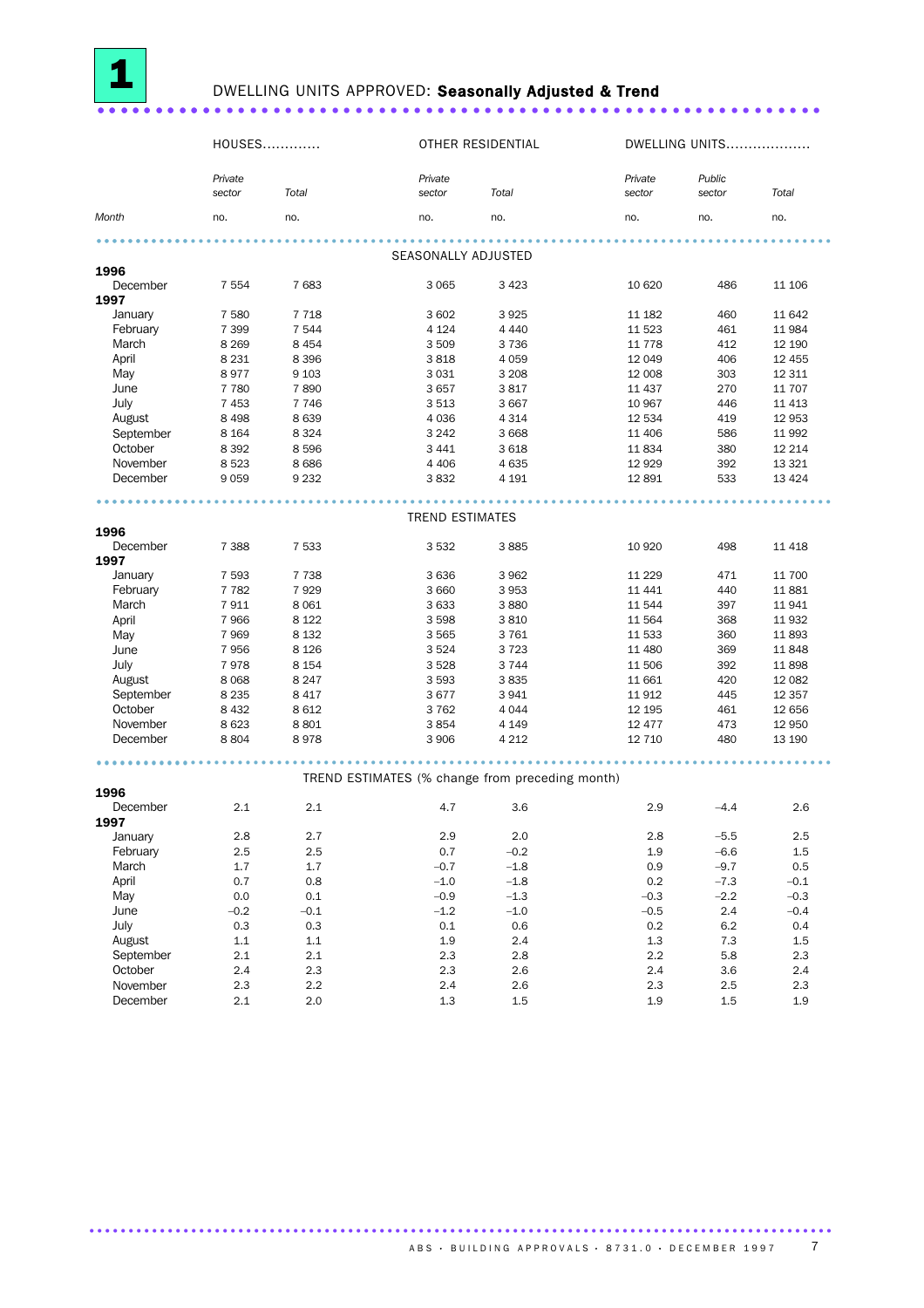

# VALUE OF BUILDING APPROVED: Seasonally Adjusted & Trend

|                  | New<br>residential<br>building | Alterations and<br>additions to<br>residential<br>buildings | Total<br>residential<br>building | Non-residential<br>building                     | Total<br>building |
|------------------|--------------------------------|-------------------------------------------------------------|----------------------------------|-------------------------------------------------|-------------------|
| Month            | \$m                            | \$m                                                         | \$m                              | \$m\$                                           | \$m               |
|                  |                                |                                                             | SEASONALLY ADJUSTED              |                                                 |                   |
| 1996             |                                |                                                             |                                  |                                                 |                   |
| December         | 1 0 6 9.4                      | 205.9                                                       | 1 2 8 6.2                        | 1 102.9                                         | 2 4 3 4 .6        |
| 1997             |                                |                                                             |                                  |                                                 |                   |
| January          | 1 1 64.3                       | 220.7                                                       | 1 391.0                          | 1 0 69.3                                        | 2 4 6 5.9         |
| February         | 1 2 1 7 . 3                    | 228.4                                                       | 1 450.4                          | 909.3                                           | 2 3 7 4 . 4       |
| March            | 1 209.2                        | 220.1                                                       | 1 3 4 4 .3                       | 992.2                                           | 2 3 4 7 . 2       |
| April            | 1 260.2                        | 200.7                                                       | 1 523.8                          | 896.6                                           | 2 2 68.4          |
| May              | 1 3 1 5 . 2                    | 215.3                                                       | 1476.4                           | 831.1                                           | 2 3 8 3 . 1       |
| June             | 1 200.4                        | 283.7                                                       | 1472.8                           | 1077.5                                          | 2 530.7           |
| July             | 1 1 0 4 .4                     | 203.3                                                       | 1 3 2 0.9                        | 1964.3                                          | 3 086.0           |
| August           | 1 433.0                        | 230.7                                                       | 1 7 1 1.7                        | 1 1 58.0                                        | 2 791.1           |
| September        | 1 2 1 6 . 1                    | 219.9                                                       | 1 4 6 5.0                        | 1 0 8 4.4                                       | 2 5 6 4.8         |
| October          | 1 305.2                        | 236.9                                                       | 1 507.9                          | 897.1                                           | 2 440.6           |
| November         | 1 3 9 3.1                      | 222.3                                                       | 1 636.8                          | 992.1                                           | 2 661.3           |
| December         | 1 3 8 6.8                      | 228.5                                                       | 1 630.5                          | 1 157.2                                         | 2805.4            |
|                  |                                |                                                             |                                  |                                                 |                   |
| 1996             |                                |                                                             | <b>TREND ESTIMATES</b>           |                                                 |                   |
| December         | 1 1 2 5 .5                     | 214.3                                                       | 1 3 3 7 .5                       | 1 0 9 9.0                                       | 2 4 6 3.7         |
| 1997             |                                |                                                             |                                  |                                                 |                   |
| January          | 1 1 6 3 . 9                    | 217.0                                                       | 1 3 7 4 . 2                      | 1 0 26.4                                        | 2 4 18.1          |
| February         | 1 191.7                        | 219.0                                                       | 1 399.5                          | 959.3                                           | 2 3 6 2.4         |
| March            | 1 206.0                        | 221.2                                                       | 1 4 1 2.7                        | 941.7                                           | 2 340.5           |
| April            | 1 211.5                        | 223.8                                                       | 1 4 2 2.1                        | 995.5                                           | 2 3 8 2.4         |
| May              | 1 2 1 4 .5                     | 226.9                                                       | 1 4 3 3.7                        | 1 0 9 5.2                                       | 2474.0            |
| June             | 1 2 1 8 . 7                    | 229.4                                                       | 1448.8                           | 1 1 9 5 . 4                                     | 2577.3            |
| July             | 1 2 3 1 . 9                    | 230.4                                                       | 1 471.0                          | 1 2 4 9.6                                       | 2655.8            |
| August           | 1 258.3                        | 230.0                                                       | 1 501.5                          | 1 240.6                                         | 2 692.1           |
| September        | 1 291.7                        | 228.5                                                       | 1 533.8                          | 1 1 8 3 . 4                                     | 2 689.8           |
| October          | 1 3 2 5 .5                     | 226.9                                                       | 1 565.6                          | 1 110.1                                         | 2672.5            |
| November         | 1 356.6                        | 225.9                                                       | 1 595.8                          | 1048.8                                          | 2 661.8           |
| December         | 1 3 8 2.8                      | 223.8                                                       | 1 6 1 6.4                        | 987.2                                           | 2645.5            |
|                  |                                |                                                             |                                  |                                                 |                   |
| 1996             |                                |                                                             |                                  | TREND ESTIMATES (% change from preceding month) |                   |
| December<br>1997 | 3.3                            | 1.8                                                         | 2.7                              | $-2.8$                                          | 0.1               |
| January          | 3.4                            | $1.3\,$                                                     | 2.7                              | $-6.6$                                          | $-1.8$            |
| February         | 2.4                            | 0.9                                                         | 1.8                              | $-6.5$                                          | $-2.3$            |
| March            | 1.2                            | 1.0                                                         | 0.9                              | $-1.8$                                          | $-0.9$            |
| April            | 0.5                            | $1.2\,$                                                     | 0.7                              | 5.7                                             | 1.8               |
| May              | 0.2                            | $1.4\,$                                                     | 0.8                              | 10.0                                            | 3.8               |
| June             | 0.3                            | 1.1                                                         | 1.1                              | 9.2                                             | 4.2               |
| July             | 1.1                            | 0.4                                                         | 1.5                              | 4.5                                             | 3.0               |
| August           | $2.1\,$                        | $-0.1$                                                      | $2.1\,$                          | $-0.7$                                          | $1.4\,$           |
| September        | 2.7                            | $-0.7$                                                      | 2.2                              | $-4.6$                                          | $-0.1$            |
| October          | 2.6                            | $-0.7$                                                      | $2.1\,$                          | $-6.2$                                          | $-0.6$            |
| November         | 2.3                            | $-0.4$                                                      | $1.9\,$                          | $-5.5$                                          | $-0.4$            |
| December         | 1.9                            | $-0.9$                                                      | 1.3                              | $-5.9$                                          | $-0.6$            |
|                  |                                |                                                             |                                  |                                                 |                   |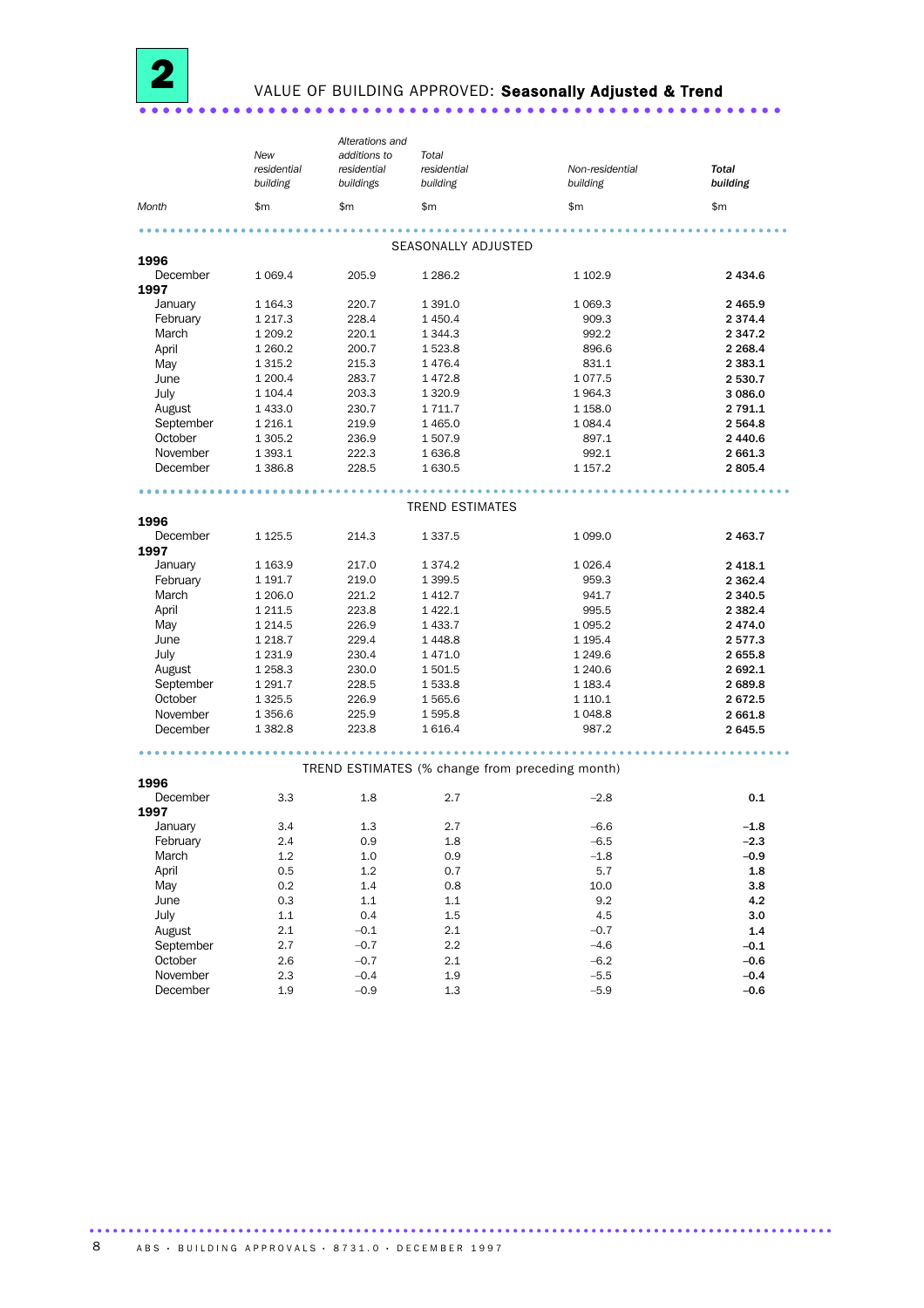# DWELLING UNITS APPROVED, By State: Seasonally Adjusted & Trend

|           | New<br>South<br>Wales | Victoria | Queensland                                      | South<br>Australia     | Western<br>Australia | Tasmania | Northern<br>Territory | Australian<br>Capital<br>Territory |  |
|-----------|-----------------------|----------|-------------------------------------------------|------------------------|----------------------|----------|-----------------------|------------------------------------|--|
| Period    | no.                   | no.      | no.                                             | no.                    | no.                  | no.      | no.                   | no.                                |  |
|           |                       |          |                                                 | SEASONALLY ADJUSTED    |                      |          |                       |                                    |  |
| 1996      |                       |          |                                                 |                        |                      |          |                       |                                    |  |
| December  | 3957                  | 2 100    | 2637                                            | 453                    | 1 3 3 6              | 157      | n.a.                  | n.a.                               |  |
| 1997      |                       |          |                                                 |                        |                      |          |                       |                                    |  |
| January   | 4 1 9 1               | 2 5 9 3  | 2839                                            | 452                    | 1379                 | 154      | n.a.                  | n.a.                               |  |
| February  | 4 3 0 8               | 2 5 6 3  | 3 0 0 1                                         | 509                    | 1 1 4 6              | 155      | n.a.                  | n.a.                               |  |
| March     | 3995                  | 2638     | 3033                                            | 572                    | 1 4 0 6              | 147      | n.a.                  | n.a.                               |  |
| April     | 4 3 2 6               | 2 4 6 0  | 2694                                            | 630                    | 1577                 | 176      | n.a.                  | n.a.                               |  |
| May       | 4 4 4 2               | 2 5 0 2  | 2 7 6 2                                         | 618                    | 1 3 8 7              | 152      | n.a.                  | n.a.                               |  |
| June      | 4 3 8 9               | 2672     | 2 5 2 4                                         | 569                    | 1 2 0 8              | 125      | n.a.                  | n.a.                               |  |
| July      | 3 7 4 4               | 2 3 9 7  | 2977                                            | 578                    | 1506                 | 166      | n.a.                  | n.a.                               |  |
| August    | 4862                  | 3 2 1 5  | 2856                                            | 502                    | 1374                 | 138      | n.a.                  | n.a.                               |  |
| September | 3567                  | 3 1 5 7  | 3 2 6 4                                         | 549                    | 1 2 2 6              | 139      | n.a.                  | n.a.                               |  |
| October   | 4 1 1 1               | 2 4 9 7  | 3 0 2 1                                         | 623                    | 1474                 | 146      | n.a.                  | n.a.                               |  |
| November  | 4507                  | 3 2 6 5  | 2625                                            | 515                    | 1604                 | 132      | n.a.                  | n.a.                               |  |
| December  | 4822                  | 2639     | 3 1 5 3                                         | 568                    | 1503                 | 155      | n.a.                  | n.a.                               |  |
|           |                       |          |                                                 |                        |                      |          |                       |                                    |  |
|           |                       |          |                                                 | <b>TREND ESTIMATES</b> |                      |          |                       |                                    |  |
| 1996      |                       |          |                                                 |                        |                      |          |                       |                                    |  |
| December  | 3989                  | 2 2 4 4  | 2846                                            | 483                    | 1 3 2 3              | 160      | 158                   | 176                                |  |
| 1997      |                       |          |                                                 |                        |                      |          |                       |                                    |  |
| January   | 4 1 1 2               | 2 3 6 0  | 2871                                            | 495                    | 1 3 3 6              | 158      | 152                   | 177                                |  |
| February  | 4 1 5 3               | 2 4 6 1  | 2869                                            | 523                    | 1 3 5 2              | 156      | 151                   | 173                                |  |
| March     | 4 1 3 2               | 2 5 2 3  | 2835                                            | 556                    | 1371                 | 155      | 158                   | 163                                |  |
| April     | 4 100                 | 2 5 6 0  | 2 7 9 7                                         | 581                    | 1 3 8 7              | 154      | 168                   | 143                                |  |
| May       | 4079                  | 2 5 9 4  | 2 7 8 8                                         | 592                    | 1 3 8 9              | 152      | 174                   | 124                                |  |
| June      | 4 0 6 0               | 2652     | 2802                                            | 586                    | 1379                 | 149      | 173                   | 109                                |  |
| July      | 4 0 6 6               | 2 7 4 3  | 2846                                            | 573                    | 1370                 | 146      | 163                   | 102                                |  |
| August    | 4 1 1 2               | 2837     | 2910                                            | 560                    | 1374                 | 143      | 156                   | 107                                |  |
| September | 4 1 8 5               | 2 9 0 1  | 2 9 6 3                                         | 555                    | 1 400                | 142      | 155                   | 117                                |  |
| October   | 4 2 8 2               | 2928     | 2 9 9 1                                         | 555                    | 1 4 4 0              | 142      | 161                   | 127                                |  |
| November  | 4 4 0 2               | 2927     | 3 0 0 1                                         | 556                    | 1 4 8 3              | 143      | 173                   | 136                                |  |
| December  | 4 4 9 0               | 2 9 0 6  | 3 0 1 2                                         | 559                    | 1524                 | 145      | 182                   | 149                                |  |
|           |                       |          |                                                 |                        |                      |          |                       |                                    |  |
| 1996      |                       |          | TREND ESTIMATES (% change from preceding month) |                        |                      |          |                       |                                    |  |
| December  | 4.0                   | 3.8      | 1.5                                             | 0.1                    | 0.9                  | $-0.3$   | $-4.6$                | 2.0                                |  |
| 1997      |                       |          |                                                 |                        |                      |          |                       |                                    |  |
| January   | 3.1                   | 5.1      | 0.9                                             | 2.7                    | 1.0                  | $-0.8$   | $-4.1$                | 0.5                                |  |
| February  | $1.0\,$               | 4.3      | $-0.1$                                          | 5.5                    | $1.2\,$              | $-1.3$   | $-0.2$                | $-1.9$                             |  |
| March     | $-0.5$                | 2.5      | $-1.2$                                          | 6.3                    | 1.4                  | $-0.5$   | 4.6                   | $-6.0$                             |  |
| April     | $-0.8$                | 1.5      | $-1.3$                                          | 4.6                    | $1.2\,$              | $-0.9$   | 5.9                   | $-12.1$                            |  |
| May       | $-0.5$                | 1.3      | $-0.3$                                          | $1.9\,$                | $0.2\,$              | $-1.2$   | 3.9                   | $-13.7$                            |  |
| June      | $-0.5$                | 2.3      | 0.5                                             | $-1.0$                 | $-0.7$               | $-2.0$   | $-0.9$                | $-12.1$                            |  |
| July      | 0.2                   | 3.4      | 1.6                                             | $-2.4$                 | $-0.6$               | $-2.2$   | $-5.3$                | $-5.9$                             |  |
| August    | 1.1                   | 3.4      | 2.2                                             | $-2.2$                 | 0.2                  | $-1.7$   | $-4.8$                | 4.7                                |  |
| September | 1.8                   | 2.2      | 1.8                                             | $-0.9$                 | 1.9                  | $-0.8$   | $-0.5$                | 9.0                                |  |
| October   | 2.3                   | 0.9      | 0.9                                             | 0.0                    | 2.9                  | 0.1      | 4.2                   | 8.7                                |  |
| November  | 2.8                   | 0.0      | 0.4                                             | 0.3                    | 3.0                  | 0.6      | 7.1                   | 7.4                                |  |
| December  | 2.0                   | $-0.7$   | 0.3                                             | 0.6                    | 2.8                  | 1.1      | 5.5                   | 9.2                                |  |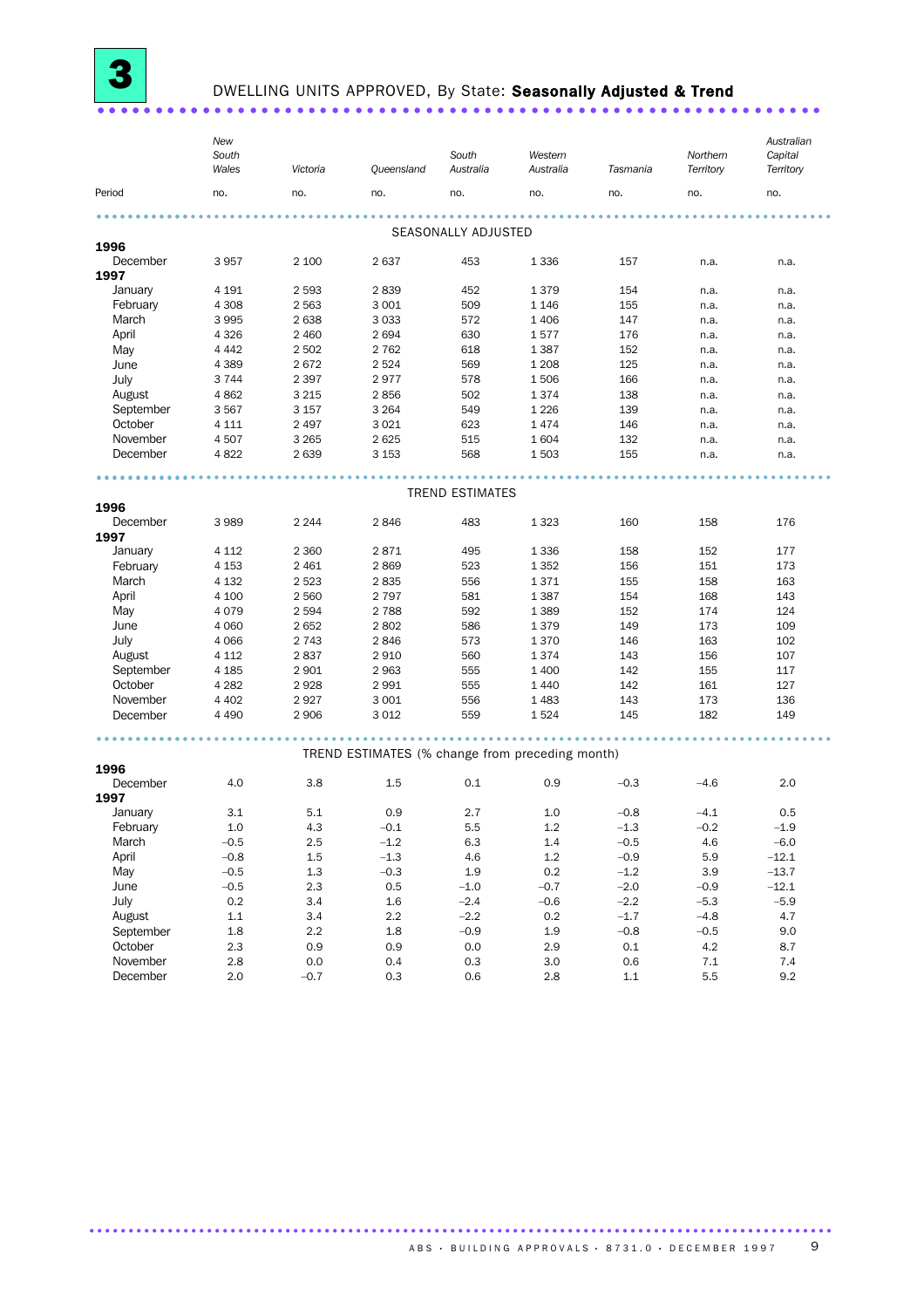

#### DWELLING UNITS APPROVED, Private and Public Sector: Original . . . . . . . . . . . .

|           |            | New other            |                   |                             |
|-----------|------------|----------------------|-------------------|-----------------------------|
|           | New houses | residential building | Conversions, etc. | <b>Total dwelling units</b> |
| Period    |            |                      |                   |                             |
|           | no.        | no.                  | no.               | no.                         |
|           |            |                      |                   |                             |
|           |            | PRIVATE SECTOR       |                   |                             |
|           |            |                      |                   |                             |
| 1994-95   | 112 468    | 47 355               | 3791              | 163 614                     |
| 1995-96   | 85 802     | 31 275               | 1874              | 118 951                     |
| 1996-97   | 90 772     | 36 948               | 3545              | 131 265                     |
|           |            |                      |                   |                             |
| 1996      |            |                      |                   |                             |
| December  | 6705       | 2 4 4 8              | 317               | 9470                        |
| 1997      |            |                      |                   |                             |
| January   | 6327       | 3 0 8 4              | 170               | 9581                        |
| February  | 6 6 6 5    | 3701                 | 325               | 10 691                      |
| March     | 7 2 7 6    | 3072                 | 224               | 10 572                      |
| April     | 8 4 7 7    | 3 3 1 6              | 158               | 11 951                      |
| May       | 9584       | 3 4 9 1              | 216               | 13 291                      |
| June      | 7721       | 2614                 | 712               | 11 047                      |
| July      | 8 4 8 2    | 3 4 9 2              | 452               | 12 4 26                     |
| August    | 8 7 1 3    | 3879                 | 290               | 12 882                      |
| September | 9088       | 3 3 2 1              | 314               | 12 7 23                     |
| October   | 9050       | 3 1 1 0              | 223               | 12 3 8 3                    |
| November  | 8 4 6 3    | 4 0 5 3              | 214               | 12 730                      |
| December  | 8 2 4 1    | 3510                 | 103               | 11854                       |
|           |            |                      |                   |                             |
|           |            | .                    |                   |                             |
|           |            | PUBLIC SECTOR        |                   |                             |
|           |            |                      |                   |                             |
| 1994-95   | 2 5 5 1    | 4870                 | 49                | 7470                        |
| 1995-96   | 1755       | 3862                 | 143               | 5760                        |
| 1996-97   | 1768       | 3 4 6 9              | 130               | 5 3 6 7                     |
|           |            |                      |                   |                             |
| 1996      |            |                      |                   |                             |
| December  | 113        | 244                  | 16                | 373                         |
| 1997      |            |                      |                   |                             |
| January   | 128        | 345                  | 6                 | 479                         |
| February  | 138        | 304                  | $\mathbf 0$       | 442                         |
| March     | 212        | 205                  | 12                | 429                         |
| April     | 200        | 221                  | $\overline{7}$    | 428                         |
| May       | 131        | 178                  | 23                | 332                         |
| June      | 171        | 315                  | 44                | 530                         |
| July      | 179        | 148                  | 5                 | 332                         |
| August    | 132        | 231                  | 4                 | 367                         |
| September | 150        | 196                  | 0                 | 346                         |
| October   | 157        | 151                  | 0                 | 308                         |
| November  | 170        | 176                  | 1                 | 347                         |
| December  | 151        | 259                  | $1\,$             | 411                         |
|           |            |                      |                   |                             |
|           |            | <b>TOTAL</b>         |                   |                             |
|           |            |                      |                   |                             |
| 1994-95   | 115 019    | 52 225               | 3840              | 171 084                     |
| 1995-96   | 87 557     | 35 137               | 2017              | 124 711                     |
| 1996-97   | 92 540     | 40 417               | 3675              | 136 632                     |
|           |            |                      |                   |                             |
| 1996      |            |                      |                   |                             |
| December  | 6818       | 2692                 | 333               | 9843                        |
| 1997      |            |                      |                   |                             |
| January   | 6455       | 3 4 2 9              | 176               | 10 060                      |
| February  | 6803       | 4 0 0 5              | 325               | 11 133                      |
| March     | 7488       | 3 2 7 7              | 236               | 11 001                      |
| April     | 8677       | 3537                 | 165               | 12 3 7 9                    |
| May       | 9 7 1 5    | 3 6 6 9              | 239               | 13 623                      |
| June      | 7892       | 2929                 | 756               | 11 577                      |
| July      | 8 6 6 1    | 3640                 | 457               | 12 758                      |
| August    | 8845       | 4 1 1 0              | 294               | 13 249                      |
| September | 9 2 3 8    | 3517                 | 314               | 13 069                      |
| October   | 9 2 0 7    | 3 2 6 1              | 223               | 12 691                      |
| November  | 8 6 3 3    | 4 2 2 9              | 215               | 13 0 77                     |
| December  | 8 3 9 2    | 3769                 | 104               | 12 265                      |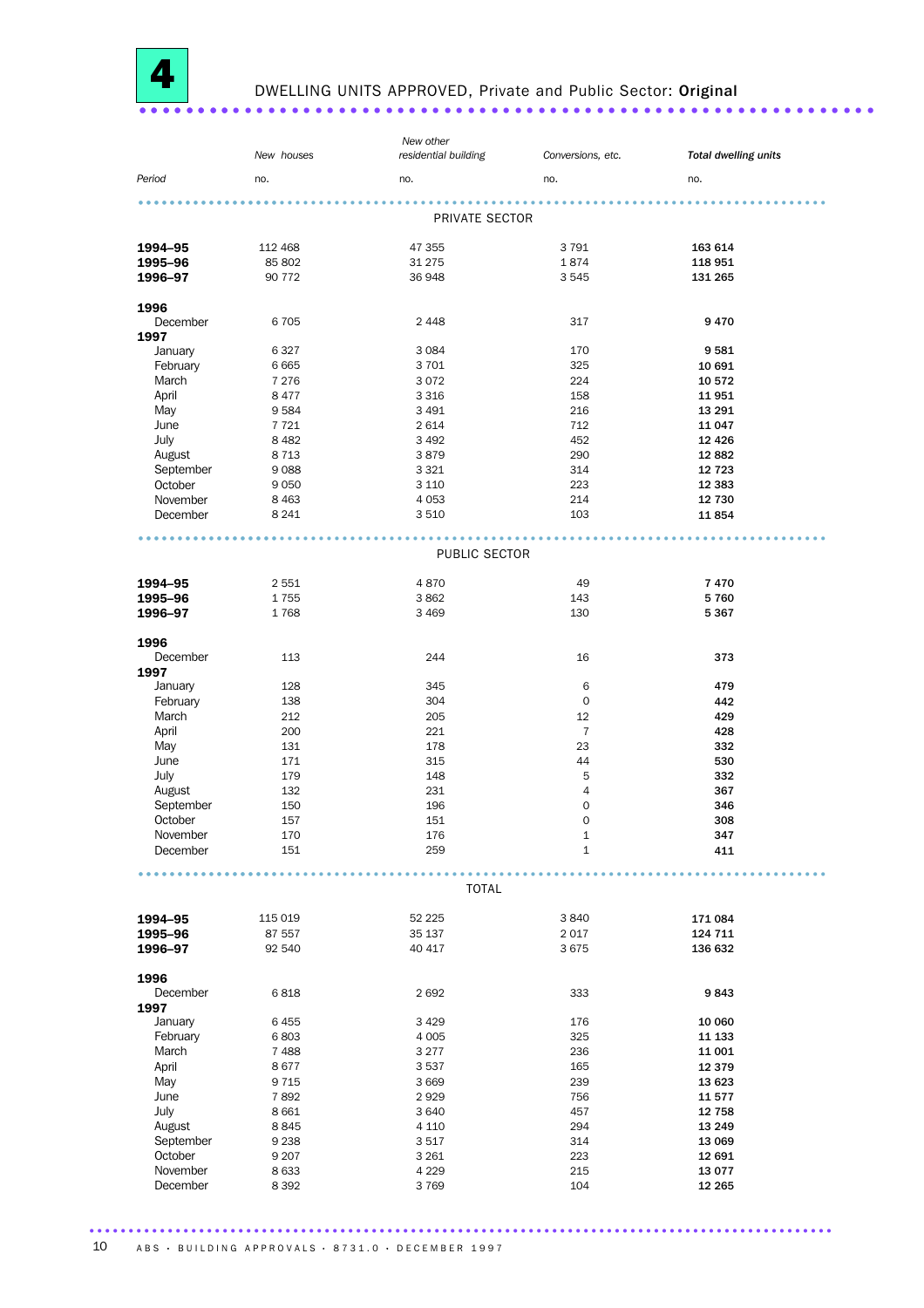

# NEW DWELLING UNITS APPROVED(a), By Type of Dwelling: Original

#### 

|           |             | Semi-detached, |                        |           |                          |                            |              |             |           | <b>Total new</b> |  |
|-----------|-------------|----------------|------------------------|-----------|--------------------------|----------------------------|--------------|-------------|-----------|------------------|--|
|           | New         |                | row or terrace houses. |           |                          | Flats, units or apartments |              |             |           |                  |  |
|           | houses      |                | townhouses, etc. of    |           |                          |                            |              |             | Total     | building         |  |
|           |             | One            | Two                    |           | One or                   | Three                      | Four or      |             |           |                  |  |
| Period    |             | storey         | or more storeys        | Total     | two storeys              | storeys                    | more storeys | Total       |           |                  |  |
|           |             |                |                        |           |                          |                            |              |             |           |                  |  |
|           |             |                |                        |           | NUMBER OF DWELLING UNITS |                            |              |             |           |                  |  |
| 1994-95   | 115 019     | 19 4 97        | 10 240                 | 29 7 37   | 7 4 3 5                  | 4879                       | 10 174       | 22 4 8 8    | 52 2 2 5  | 167 244          |  |
| 1995-96   | 87 557      | 12 4 27        | 7 4 9 9                | 19 9 26   | 4 3 8 8                  | 4 0 27                     | 6796         | 15 211      | 35 137    | 122 694          |  |
| 1996-97   | 92 540      | 10 698         | 8920                   | 19 618    | 4777                     | 5 4 6 4                    | 10 558       | 20 799      | 40 417    | 132 957          |  |
| 1996      |             |                |                        |           |                          |                            |              |             |           |                  |  |
| December  | 6818        | 578            | 614                    | 1 1 9 2   | 392                      | 576                        | 532          | 1500        | 2 6 9 2   | 9510             |  |
| 1997      |             |                |                        |           |                          |                            |              |             |           |                  |  |
| January   | 6455        | 888            | 904                    | 1792      | 540                      | 462                        | 635          | 1637        | 3 4 2 9   | 9884             |  |
| February  | 6803        | 1 0 3 6        | 878                    | 1914      | 316                      | 512                        | 1 2 6 3      | 2 0 9 1     | 4 0 0 5   | 10 808           |  |
|           |             |                |                        |           |                          |                            |              |             |           |                  |  |
| March     | 7 4 8 8     | 822            | 697                    | 1519      | 313                      | 366                        | 1079         | 1758        | 3 2 7 7   | 10 765           |  |
| April     | 8677        | 1 0 6 4        | 664                    | 1728      | 499                      | 414                        | 896          | 1809        | 3 5 3 7   | 12 214           |  |
| May       | 9 7 1 5     | 935            | 1 0 18                 | 1953      | 251                      | 572                        | 893          | 1 7 1 6     | 3 6 6 9   | 13 3 84          |  |
| June      | 7892        | 639            | 847                    | 1 4 8 6   | 339                      | 441                        | 663          | 1 4 4 3     | 2929      | 10821            |  |
| July      | 8 6 6 1     | 1 0 0 8        | 928                    | 1936      | 448                      | 385                        | 871          | 1 704       | 3 6 4 0   | 12 301           |  |
| August    | 8845        | 945            | 916                    | 1861      | 481                      | 448                        | 1 3 2 0      | 2 2 4 9     | 4 1 1 0   | 12 955           |  |
| September | 9 2 3 8     | 791            | 712                    | 1503      | 379                      | 531                        | 1 1 0 4      | 2 0 1 4     | 3517      | 12 755           |  |
| October   | 9 2 0 7     | 915            | 828                    | 1743      | 304                      | 622                        | 592          | 1518        | 3 2 6 1   | 12 4 68          |  |
| November  | 8633        | 913            | 783                    | 1696      | 454                      | 651                        | 1 4 2 8      | 2 5 3 3     | 4 2 2 9   | 12 862           |  |
| December  | 8 3 9 2     | 1 0 5 2        | 861                    | 1913      | 422                      | 671                        | 763          | 1856        | 3769      | 12 161           |  |
|           |             |                |                        |           |                          |                            |              |             |           |                  |  |
|           |             |                |                        |           | VALUE (\$ million)       |                            |              |             |           |                  |  |
| 1994-95   | 10 942.5    | 1 3 1 9.6      | 890.8                  | 2 2 1 0.3 | 506.5                    | 384.7                      | 1 4 2 6.2    | 2 3 1 7 . 9 | 4 5 28.2  | 15 470.7         |  |
| 1995-96   | 8 8 1 2.4   | 882.5          | 656.9                  | 1539.3    | 339.3                    | 324.8                      | 1 103.0      | 1766.9      | 3 3 0 6.2 | 12 118.6         |  |
| 1996-97   | 9878.2      | 753.1          | 809.5                  | 1562.7    | 351.4                    | 479.9                      | 1 406.2      | 2 2 3 7 . 8 | 3 800.4   | 13 678.6         |  |
| 1996      |             |                |                        |           |                          |                            |              |             |           |                  |  |
| December  | 735.8       | 40.7           | 50.6                   | 91.3      | 27.3                     | 45.9                       | 66.1         | 139.3       | 230.6     | 966.4            |  |
| 1997      |             |                |                        |           |                          |                            |              |             |           |                  |  |
| January   | 683.8       | 64.9           | 83.9                   | 148.9     | 39.6                     | 36.6                       | 89.0         | 165.2       | 314.1     | 997.9            |  |
| February  | 725.3       | 74.8           | 81.5                   | 156.2     | 26.3                     | 50.2                       | 137.9        | 214.4       | 370.6     | 1 0 9 5.9        |  |
| March     | 804.2       | 57.5           | 63.5                   | 121.1     | 24.8                     | 31.8                       | 101.6        | 158.3       | 279.3     | 1 083.5          |  |
|           | 931.6       | 74.0           | 58.3                   | 132.3     | 40.6                     | 31.0                       | 107.0        | 178.6       | 310.9     | 1 2 4 2.5        |  |
| April     |             |                |                        |           |                          |                            |              |             |           |                  |  |
| May       | 1 0 8 4 . 7 | 68.9           | 96.8                   | 165.8     | 17.8                     | 57.7                       | 144.3        | 219.8       | 385.6     | 1 4 7 0 . 2      |  |
| June      | 857.4       | 46.7           | 76.1                   | 122.8     | 26.8                     | 41.4                       | 112.8        | 181.1       | 303.8     | 1 1 6 1 .2       |  |
| July      | 949.7       | 72.1           | 90.6                   | 162.7     | 35.5                     | 31.1                       | 134.6        | 201.2       | 363.9     | 1 3 1 3 .6       |  |
| August    | 962.8       | 70.1           | 77.0                   | 147.1     | 43.6                     | 38.4                       | 133.8        | 200.8       | 486.7     | 1 4 4 9.5        |  |
| September | 1 0 3 0.6   | 59.6           | 63.1                   | 122.6     | 29.3                     | 38.4                       | 134.5        | 202.3       | 324.9     | 1 3 5 5.6        |  |
| October   | 1 0 0 5.9   | 65.3           | 69.6                   | 134.9     | 21.7                     | 52.9                       | 123.1        | 197.8       | 332.7     | 1 3 3 8.6        |  |
| November  | 947.3       | 63.9           | 78.8                   | 142.7     | 36.8                     | 51.8                       | 211.8        | 300.5       | 443.2     | 1 3 9 0.4        |  |
| December  | 936.6       | 66.6           | 74.1                   | 140.7     | 38.0                     | 61.2                       | 103.2        | 202.3       | 343.0     | 1 2 7 9.6        |  |

(a) Excludes Conversions, etc.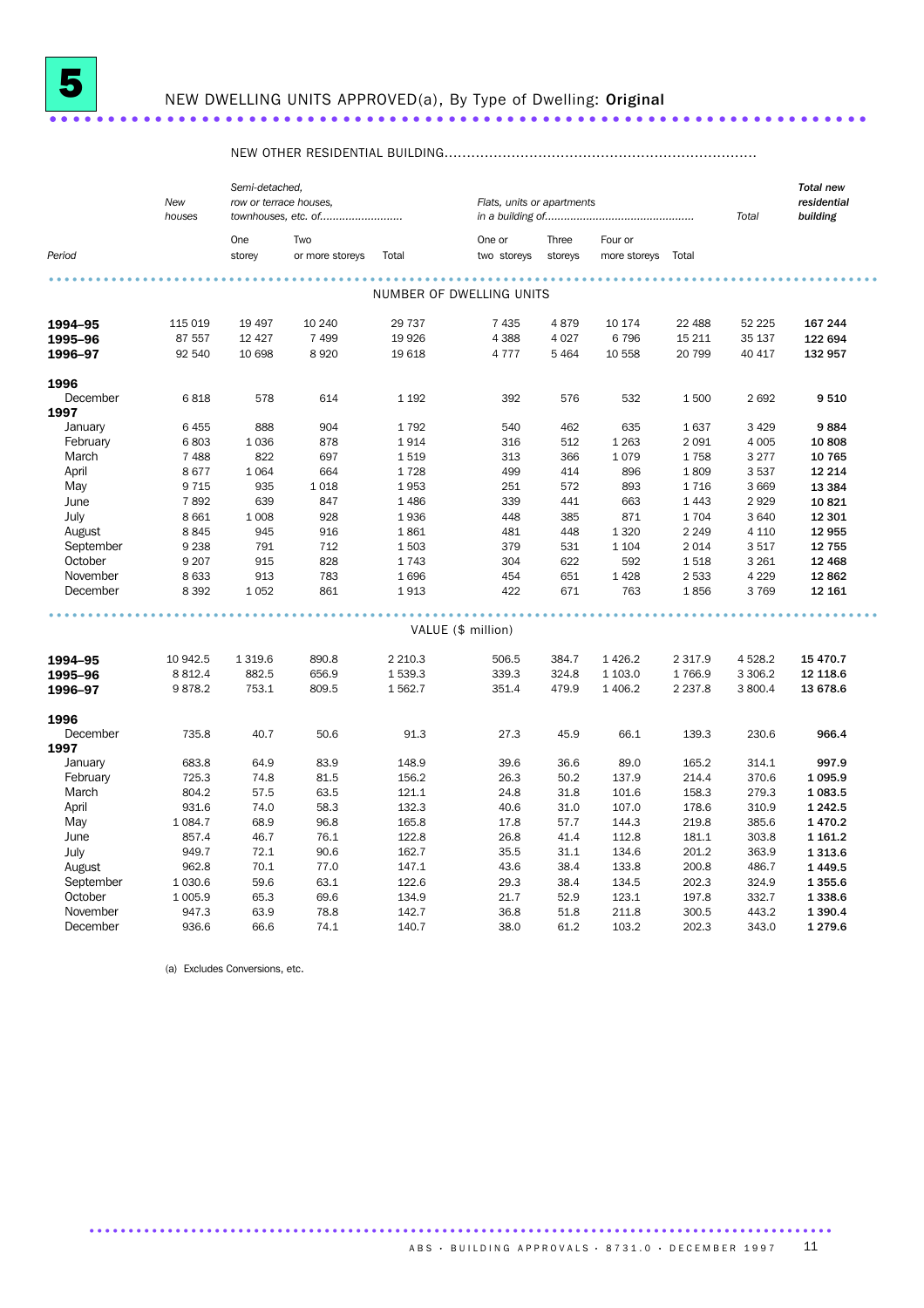#### VALUE OF BUILDING APPROVED, Private and Public Sector: Original . . . . . . . . . .

|                  |             | New         |             | Alterations                 |             |             |                       |
|------------------|-------------|-------------|-------------|-----------------------------|-------------|-------------|-----------------------|
|                  |             | other       | New         | and additions               | Total       | Non-        |                       |
|                  | New         | residential | residential | to residential              | residential | residential |                       |
| Period           | houses      | building    | building    | buildings                   | building    | building    | <b>Total building</b> |
|                  |             |             |             |                             |             |             |                       |
|                  |             |             |             |                             |             |             |                       |
|                  |             |             |             | PRIVATE SECTOR (\$ million) |             |             |                       |
| 1994-95          | 10 715.5    | 4 1 6 3 . 0 | 14 878.5    | 2 3 9 6.1                   | 17 274.6    | 6 791.4     | 24 066.0              |
| 1995-96          | 8 641.1     | 3 0 1 7 . 7 | 11 658.8    | 2 2 1 4 . 1                 | 13 873.0    | 7 657.0     | 21 5 29.9             |
| 1996-97          | 9689.2      | 3524.6      | 13 213.8    | 2 4 9 8.8                   | 15 712.6    | 9 2 0 9.5   | 24 922.2              |
|                  |             |             |             |                             |             |             |                       |
| 1996             |             |             |             |                             |             |             |                       |
| December         | 722.2       | 211.2       | 933.4       | 167.9                       | 1 101.4     | 779.8       | 1881.1                |
| 1997             |             |             |             |                             |             |             |                       |
| January          | 668.8       | 288.1       | 957.0       | 182.7                       | 1 1 3 9.7   | 692.3       | 1831.9                |
|                  |             |             |             |                             |             |             |                       |
| February         | 711.5       | 345.3       | 1 0 5 6.8   | 200.6                       | 1 2 5 7 . 3 | 632.4       | 1889.7                |
| March            | 781.3       | 263.4       | 1 0 4 4.7   | 202.2                       | 1 247.0     | 528.0       | 1775.0                |
| April            | 908.4       | 292.9       | 1 201.3     | 208.2                       | 1 4 0 9.5   | 650.7       | 2 060.2               |
| May              | 1071.7      | 371.8       | 1 4 4 3.5   | 219.6                       | 1663.1      | 621.2       | 2 2 8 4 . 3           |
| June             | 838.8       | 272.9       | 1 1 1 1 .7  | 254.2                       | 1 3 6 5.9   | 676.6       | 2 042.5               |
|                  |             |             |             |                             |             |             |                       |
| July             | 933.2       | 353.3       | 1 2 8 6.5   | 223.8                       | 1 510.3     | 1 132.0     | 2 642.2               |
| August           | 946.5       | 465.2       | 1 4 1 1.7   | 227.1                       | 1638.8      | 753.1       | 2 3 9 1.8             |
| September        | 1 0 1 3 .9  | 309.5       | 1 3 2 3 . 4 | 251.1                       | 1574.5      | 827.5       | 2 401.9               |
| October          | 988.2       | 321.9       | 1 3 1 0.0   | 250.0                       | 1560.0      | 903.4       | 2 4 6 3.4             |
| November         | 931.2       | 431.1       |             | 224.0                       | 1586.3      | 827.4       | 2 4 1 3.7             |
|                  |             |             | 1 3 6 2.3   |                             |             |             |                       |
| December         | 920.0       | 325.7       | 1 2 4 5 . 7 | 197.2                       | 1442.9      | 841.7       | 2 2 8 4 . 6           |
|                  |             |             |             |                             |             |             |                       |
|                  |             |             |             | PUBLIC SECTOR (\$ million)  |             |             |                       |
| 1994-95          | 227.0       | 365.2       | 592.2       | 37.2                        | 629.4       | 2 823.3     | 3 4 5 2.6             |
|                  |             |             |             |                             |             |             |                       |
| 1995-96          | 171.3       | 288.5       | 459.7       | 70.2                        | 530.0       | 3 0 7 2.3   | 3 602.3               |
| 1996-97          | 188.9       | 275.9       | 464.8       | 62.5                        | 527.3       | 3 5 20.3    | 4 047.6               |
|                  |             |             |             |                             |             |             |                       |
| 1996<br>December | 13.6        | 19.3        | 32.9        | 5.4                         | 38.3        | 188.1       | 226.4                 |
|                  |             |             |             |                             |             |             |                       |
| 1997             |             |             |             |                             |             |             |                       |
| January          | 15.0        | 26.0        | 40.9        | 4.4                         | 45.4        | 335.3       | 380.6                 |
| February         | 13.8        | 25.4        | 39.2        | 4.5                         | 43.6        | 327.8       | 371.4                 |
| March            | 22.9        | 15.9        | 38.8        | 2.9                         | 41.7        | 186.3       | 228.0                 |
| April            | 23.2        | 18.0        | 41.2        | 4.1                         | 45.3        | 172.3       | 217.6                 |
|                  |             |             |             |                             |             |             |                       |
| May              | 13.0        | 13.8        | 26.8        | 9.6                         | 36.4        | 301.8       | 338.2                 |
| June             | 18.6        | 30.9        | 49.5        | 4.5                         | 54.0        | 382.3       | 436.3                 |
| July             | 16.6        | 10.6        | 27.1        | 3.0                         | 30.2        | 513.4       | 543.5                 |
| August           | 16.3        | 21.5        | 37.8        | 2.9                         | 40.7        | 616.0       | 656.6                 |
| September        |             | 15.5        | 32.2        |                             | 37.0        | 214.0       |                       |
|                  | 16.7        |             |             | 4.8                         |             |             | 251.0                 |
| October          | 17.7        | 10.8        | 28.6        | 11.4                        | 39.9        | 333.3       | 373.2                 |
| November         | 16.0        | 12.1        | 28.1        | 4.0                         | 32.1        | 164.7       | 196.8                 |
| December         | 16.6        | 17.3        | 33.9        | 1.6                         | 35.5        | 187.2       | 222.7                 |
|                  |             |             |             |                             |             |             |                       |
|                  |             |             |             | TOTAL (\$ million)          |             |             |                       |
| 1994-95          | 10 942.5    | 4 5 28.2    | 15 470.7    | 2 433.3                     | 17 904.0    | 9614.7      | 27 518.7              |
|                  |             |             |             |                             |             |             |                       |
| 1995-96          | 8 8 1 2.4   | 3 3 0 6.2   | 12 118.6    | 2 2 8 4 . 4                 | 14 402.9    | 10 729.3    | 25 132.2              |
| 1996-97          | 9878.2      | 3 800.4     | 13 678.6    | 2 5 6 1.3                   | 16 239.9    | 12 729.8    | 28 969.7              |
|                  |             |             |             |                             |             |             |                       |
| 1996<br>December | 735.8       | 230.6       | 966.4       | 173.3                       | 1 139.7     | 967.9       | 2 107.5               |
|                  |             |             |             |                             |             |             |                       |
| 1997             |             |             |             |                             |             |             |                       |
| January          | 683.8       | 314.1       | 997.9       | 187.1                       | 1 185.0     | 1 0 27.6    | 2 2 1 2 . 6           |
| February         | 725.3       | 370.6       | 1 0 9 5.9   | 205.0                       | 1 300.9     | 960.2       | 2 2 6 1.1             |
| March            | 804.2       | 279.3       | 1 0 8 3.5   | 205.1                       | 1288.6      | 714.3       | 2 002.9               |
| April            | 931.6       | 310.9       | 1 2 4 2.5   | 212.3                       | 1454.8      | 823.0       | 2 277.8               |
|                  |             |             |             |                             |             |             |                       |
| May              | 1 0 8 4 . 7 | 385.6       | 1 470.2     | 229.2                       | 1699.5      | 923.0       | 2622.5                |
| June             | 857.4       | 303.8       | 1 1 6 1 . 2 | 258.8                       | 1 4 2 0.0   | 1 0 58.8    | 2478.8                |
| July             | 949.7       | 363.9       | 1 3 1 3 .6  | 226.8                       | 1540.4      | 1 645.3     | 3 185.7               |
| August           | 962.8       | 486.7       | 1449.5      | 230.0                       | 1679.4      | 1 369.0     | 3 048.5               |
| September        | 1 0 3 0.6   | 324.9       | 1 3 5 5.6   | 255.9                       | 1611.5      | 1 0 4 1.4   | 2652.9                |
|                  |             |             |             |                             |             |             |                       |
| October          | 1 005.9     | 332.7       | 1 3 3 8.6   | 261.3                       | 1599.9      | 1 2 3 6.7   | 2836.6                |
| November         | 947.3       | 443.2       | 1 3 9 0.4   | 228.0                       | 1618.4      | 992.1       | 2610.5                |
| December         | 936.6       | 343.0       | 1 279.6     | 198.7                       | 1478.4      | 1 0 28.9    | 2 507.3               |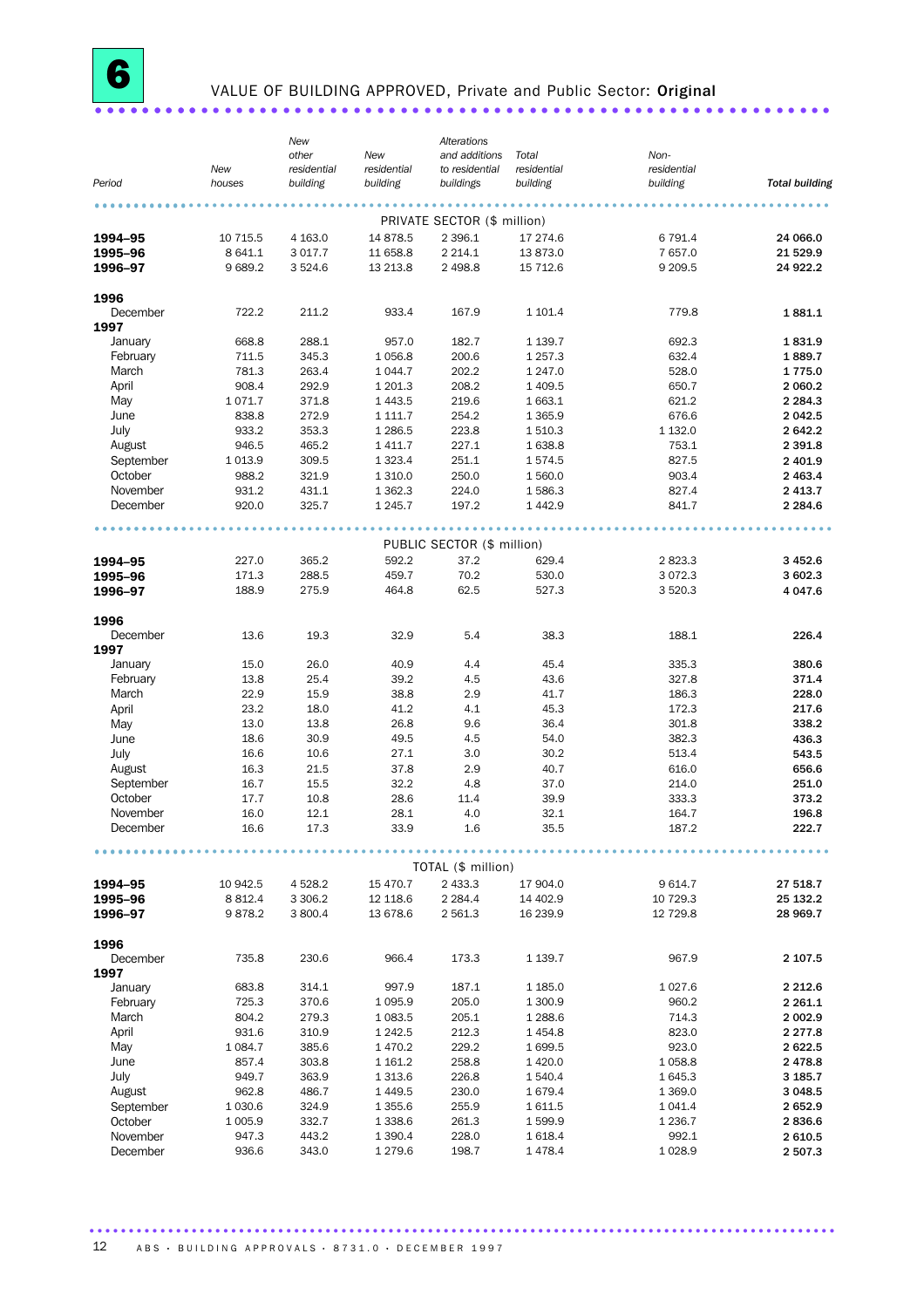

## VALUE OF BUILDING APPROVED, Average 1989-90 Prices: All Series

|                       | New<br>houses         | New<br>other<br>residential<br>building | New<br>residential<br>building | Alterations<br>and additions<br>to residential<br>buildings | Total<br>residential<br>building | Non-<br>residential<br>building | <b>Total building</b> |  |
|-----------------------|-----------------------|-----------------------------------------|--------------------------------|-------------------------------------------------------------|----------------------------------|---------------------------------|-----------------------|--|
| Period                | \$m                   | \$m                                     | \$m                            | \$m                                                         | \$m                              | \$m                             | \$m                   |  |
|                       |                       |                                         |                                |                                                             |                                  |                                 |                       |  |
|                       |                       |                                         |                                | ORIGINAL                                                    |                                  |                                 |                       |  |
| 1994-95               | 10 023.7              | 4 693.7                                 | 14 717.3                       | 2 2 2 7 . 7                                                 | 16 945.0                         | 9 9 8 4.8                       | 26 929.9              |  |
| 1995-96               | 7948.3                | 3 3 6 1.3                               | 11 309.6                       | 2 0 5 5.1                                                   | 13 3 64.7                        | 10 965.1                        | 24 329.8              |  |
| 1996-97               | 8917.8                | 3848.0                                  | 12 765.8                       | 2 3 0 4.7                                                   | 15 071.9                         | 12 806.4                        | 27 876.8              |  |
| Quarter               |                       |                                         |                                |                                                             |                                  |                                 |                       |  |
| 1996                  |                       |                                         |                                |                                                             |                                  |                                 |                       |  |
| June                  | 2 0 1 2.6             | 913.5                                   | 2926.1                         | 522.2                                                       | 3 4 4 8 . 3                      | 2 840.3                         | 6 288.6               |  |
| September             | 2 2 0 7.5             | 934.8                                   | 3 142.3                        | 559.6                                                       | 3 702.2                          | 3 171.2                         | 6873.1                |  |
| December              | 2 107.6               | 937.3                                   | 3 0 4 4.9                      | 576.3                                                       | 3 6 2 1.5                        | 4 0 6 1.1                       | 7 682.3               |  |
| 1997                  |                       |                                         |                                |                                                             |                                  |                                 |                       |  |
| March                 | 2 002.1               | 973.9                                   | 2976.0                         | 538.7                                                       | 3 5 1 5 .5                       | 2 7 5 2.7                       | 6 2 6 7 . 4           |  |
| June                  | 2 600.6               | 1 002.0                                 | 3 602.6                        | 630.1                                                       | 4 2 3 2.8                        | 2821.3                          | 7 054.0               |  |
| September             | 2 656.7               | 1 1 5 6.2                               | 3812.8                         | 632.5                                                       | 4 4 4 6.8                        | 3936.5                          | 8 3 8 1.9             |  |
|                       |                       |                                         |                                |                                                             |                                  |                                 |                       |  |
|                       |                       |                                         |                                | SEASONALLY ADJUSTED                                         |                                  |                                 |                       |  |
| Quarter               |                       |                                         |                                |                                                             |                                  |                                 |                       |  |
| 1996<br>June          | 1995.6                | 896.0                                   | 2885.1                         | 527.7                                                       | 3 3 8 8.1                        | 2 906.7                         | 6 204.2               |  |
| September             | 2 0 5 4 .5            | 854.0                                   | 2887.3                         | 521.7                                                       | 3 4 8 8.2                        | 3 2 3 5.7                       | 6 5 9 4.4             |  |
| December              | 2 1 1 3.6             | 977.5                                   | 3075.9                         | 569.1                                                       | 3 6 6 5.4                        | 3 7 5 6.2                       | 7 540.1               |  |
| 1997                  |                       |                                         |                                |                                                             |                                  |                                 |                       |  |
| March                 | 2 2 6 6.9             | 1 040.9                                 | 3 3 6 3 . 2                    | 603.5                                                       | 3 8 9 8.4                        | 3 0 26.5                        | 6955.3                |  |
| June                  | 2 511.9               | 1 0 26.3                                | 3511.4                         | 629.5                                                       | 4 139.1                          | 2821.6                          | 6865.8                |  |
| September             | 2 451.1               | 1 0 5 2.0                               | 3 4 7 4 .9                     | 580.8                                                       | 4 140.0                          | 4 0 8 3 . 0                     | 7 961.9               |  |
|                       |                       |                                         |                                |                                                             |                                  |                                 |                       |  |
|                       |                       |                                         |                                | <b>TREND ESTIMATES</b>                                      |                                  |                                 |                       |  |
| Quarter               |                       |                                         |                                |                                                             |                                  |                                 |                       |  |
| 1996                  |                       |                                         |                                |                                                             |                                  |                                 |                       |  |
| June                  | 1995.2                | 809.8                                   | 2 800.1                        | 525.2                                                       | 3 3 5 3 . 8                      | 3 0 0 4.6                       | 6 294.4               |  |
| September             | 2 041.0               | 895.8                                   | 2928.3                         | 537.1                                                       | 3 4 9 3.8                        | 3 3 1 7 .5                      | 6768.8                |  |
| December              | 2 145.8               | 970.9                                   | 3 1 18.6                       | 568.0                                                       | 3 688.9                          | 3 3 2 1.8                       | 7 035.7               |  |
| 1997                  |                       |                                         |                                |                                                             |                                  |                                 |                       |  |
| March                 | 2 2 8 8.4             | 1 0 1 2.6                               | 3 3 0 9.5                      | 597.6                                                       | 3893.4                           | 3 2 2 6.2                       | 7 1 2 9 . 3           |  |
| June<br>September     | 2 4 18.9<br>2 5 2 1.3 | 1 043.0<br>1 0 5 1.5                    | 3 4 5 9.2<br>3 550.2           | 609.3<br>605.3                                              | 4 0 69.1<br>4 202.9              | 3 2 7 9 . 4<br>3 507.6          | 7 258.7<br>7 485.0    |  |
|                       |                       |                                         |                                |                                                             |                                  |                                 |                       |  |
|                       |                       |                                         |                                |                                                             |                                  |                                 |                       |  |
|                       |                       |                                         |                                | TREND ESTIMATES (% change from preceding quarter)           |                                  |                                 |                       |  |
| Quarter               |                       |                                         |                                |                                                             |                                  |                                 |                       |  |
| 1996                  |                       |                                         |                                |                                                             |                                  |                                 |                       |  |
| June                  | 1.3                   | 5.1                                     | 1.9                            | 1.4                                                         | 1.7                              | 11.9                            | 5.7                   |  |
| September<br>December | 2.3                   | 10.6                                    | 4.6                            | 2.3                                                         | 4.2                              | 10.4                            | 7.5                   |  |
| 1997                  | 5.1                   | 8.4                                     | 6.5                            | 5.8                                                         | 5.6                              | 0.1                             | 3.9                   |  |
| March                 | 6.6                   | 4.3                                     | 6.1                            | 5.2                                                         | 5.5                              | $-2.9$                          | $1.3\,$               |  |
| June                  | 5.7                   | 3.0                                     | 4.5                            | 2.0                                                         | 4.5                              | 1.7                             | 1.8                   |  |
| September             | 4.2                   | 0.8                                     | 2.6                            | $-0.7$                                                      | 3.3                              | 7.0                             | 3.1                   |  |
|                       |                       |                                         |                                |                                                             |                                  |                                 |                       |  |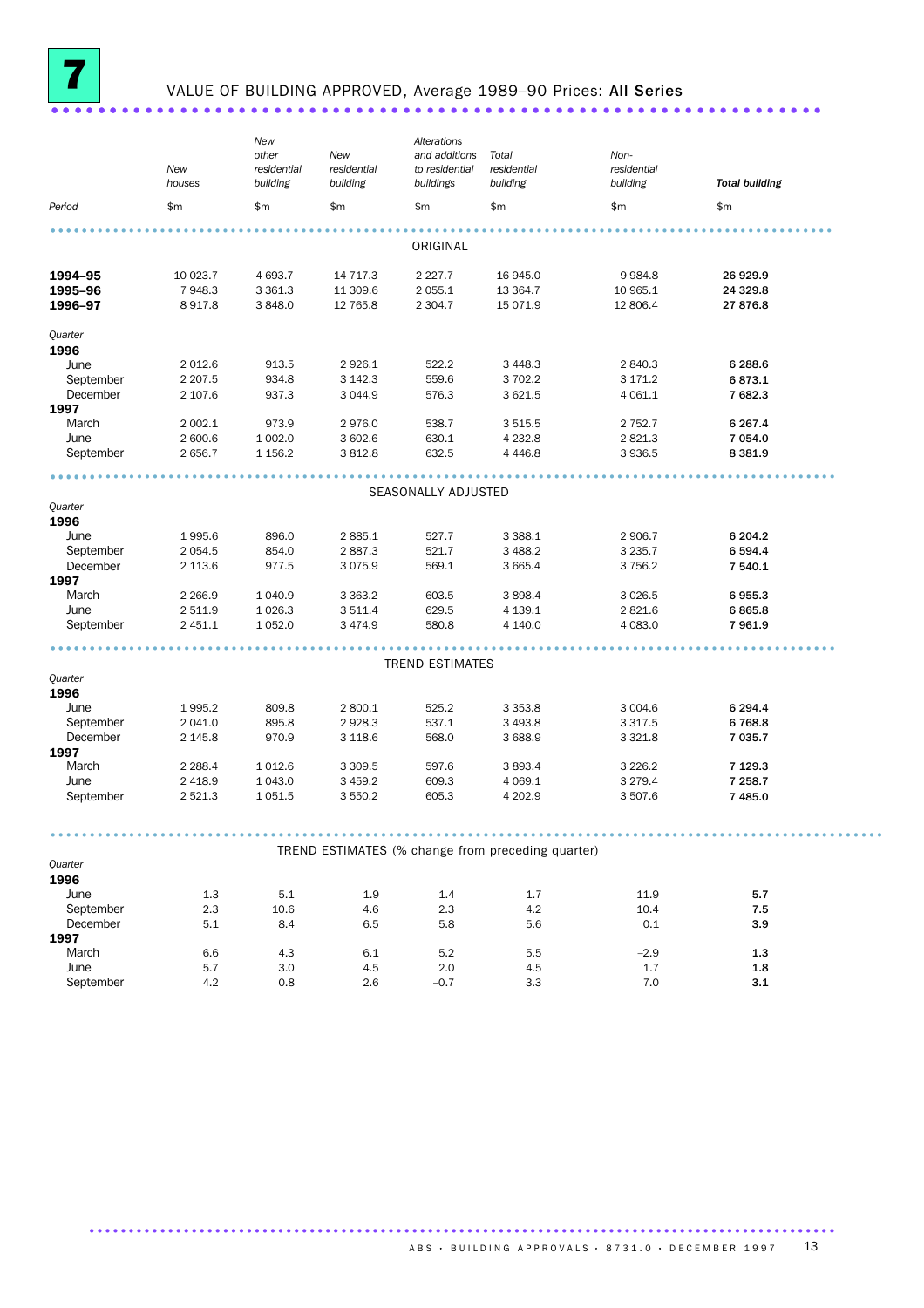NON-RESIDENTIAL BUILDING APPROVED, Number of Jobs by Value Range: Original 

|                 | Hotels,<br>motels and<br>other short<br>term<br>accomm- |                |                   |                | Other<br>business Educa-      |                |                  |                | Entertain-<br>ment and | Misc-          | Total non-<br>residential |
|-----------------|---------------------------------------------------------|----------------|-------------------|----------------|-------------------------------|----------------|------------------|----------------|------------------------|----------------|---------------------------|
|                 | odation                                                 | Shops          | Factories Offices |                | premises tional               |                | Religious Health |                | recreational           | ellaneous      | building                  |
| Month           | no.                                                     | no.            | no.               | no.            | no.                           | no.            | no.              | no.            | no.                    | no.            | no.                       |
|                 |                                                         |                |                   |                |                               |                |                  |                |                        |                |                           |
| 1997            |                                                         |                |                   |                | Value-\$50,000-\$199,999      |                |                  |                |                        |                |                           |
| October         | 32                                                      | 358            | 108               | 187            | 153                           | 50             | 16               | 35             | 46                     | 55             | 1 0 4 0                   |
| November        | 12                                                      | 298            | 113               | 167            | 129                           | 65             | $\overline{4}$   | 32             | 45                     | 50             | 915                       |
| December        | 24                                                      | 208            | 92                | 160            | 114                           | 70             | $\mathbf{2}$     | 29             | 29                     | 45             | 773                       |
|                 |                                                         |                |                   |                |                               |                |                  |                |                        |                |                           |
| 1997            |                                                         |                |                   |                | Value-\$200,000-\$499,999     |                |                  |                |                        |                |                           |
| October         | 8                                                       | 88             | 51                | 70             | 79                            | 40             | $\overline{7}$   | 14             | 22                     | 29             | 408                       |
| November        | 15                                                      | 57             | 59                | 65             | 67                            | 48             | $\overline{7}$   | 18             | 20                     | 25             | 381                       |
| December        | 13                                                      | 35             | 65                | 64             | 47                            | 45             | 8                | 16             | 17                     | 15             | 325                       |
|                 |                                                         |                |                   |                |                               |                |                  |                |                        |                |                           |
|                 |                                                         |                |                   |                | Value-\$500,000-\$999,999     |                |                  |                |                        |                |                           |
| 1997            |                                                         |                |                   |                |                               |                |                  |                |                        |                |                           |
| October         | 4                                                       | 37             | 22                | 22             | 32                            | 22             | $\mathbf{1}$     | 8              | 15                     | 10             | 173                       |
| November        | $\overline{7}$                                          | 28             | 20                | 18             | 29                            | 13             | $\mathbf{1}$     | 8              | 8                      | 3              | 135                       |
| December        | 9                                                       | 18             | 13                | 11             | 25                            | 17             | $\mathbf{1}$     | 5              | 11                     | $\overline{2}$ | 112                       |
|                 |                                                         |                |                   |                |                               |                |                  |                |                        |                |                           |
|                 |                                                         |                |                   |                | Value-\$1,000,000-\$4,999,999 |                |                  |                |                        |                |                           |
| 1997<br>October | 12                                                      | 18             | 15                | 13             | 19                            | 26             | $\mathbf{1}$     | 9              | 18                     | 7              | 138                       |
| November        | 13                                                      | 16             | 19                | 14             | 18                            | 24             | 3                | 9              | 12                     | $\overline{4}$ | 132                       |
| December        | $\mathbf{1}$                                            | 10             | 10                | 8              | 16                            | 16             | $\overline{2}$   | 9              | $\overline{7}$         | $\overline{7}$ | 86                        |
|                 |                                                         |                |                   |                |                               |                |                  |                |                        |                |                           |
|                 |                                                         |                |                   |                | Value-\$5,000,000 and over    |                |                  |                |                        |                |                           |
| 1997            |                                                         |                |                   |                |                               |                |                  |                |                        |                |                           |
| October         | 2                                                       | 5              | 2                 | 5              | 5                             | 8              | 0                | 5              | 5                      | $\mathbf 1$    | 38                        |
| November        | 9                                                       | 2              | $\mathbf{1}$      | $\overline{4}$ | $\overline{4}$                | $\overline{2}$ | $\Omega$         | $\overline{4}$ | $\overline{2}$         | $\overline{2}$ | 30                        |
| December        | $\overline{4}$                                          | $\overline{2}$ | $\mathbf 0$       | 3              | 5                             | $\overline{4}$ | $\mathbf 0$      | $\mathbf{1}$   | 3                      | 3              | 25                        |
|                 |                                                         |                |                   |                |                               | Value-Total    |                  |                |                        |                |                           |
| 1994–95         | 501                                                     | 3715           | 2 2 7 4           | 3 3 2 4        | 2541                          | 1478           | 208              | 578            | 1 0 4 0                | 1 1 0 5        | 16 764                    |
| 1995-96         | 578                                                     | 4 0 9 8        | 2 2 4 6           | 3 4 6 1        | 2646                          | 1505           | 205              | 661            | 1070                   | 1 3 1 0        | 17 780                    |
| 1996-97         | 665                                                     | 4 1 8 3        | 2 3 1 3           | 3 4 7 9        | 2861                          | 1528           | 193              | 778            | 1 1 4 3                | 1 3 2 8        | 18 471                    |
| 1997            |                                                         |                |                   |                |                               |                |                  |                |                        |                |                           |
| October         | 58                                                      | 506            | 198               | 297            | 288                           | 146            | 25               | 71             | 106                    | 102            | 1797                      |
| November        | 56                                                      | 401            | 212               | 268            | 247                           | 152            | 15               | 71             | 87                     | 84             | 1593                      |
| December        | 51                                                      | 273            | 180               | 246            | 207                           | 152            | 13               | 60             | 67                     | 72             | 1 3 2 1                   |
|                 |                                                         |                |                   |                |                               |                |                  |                |                        |                |                           |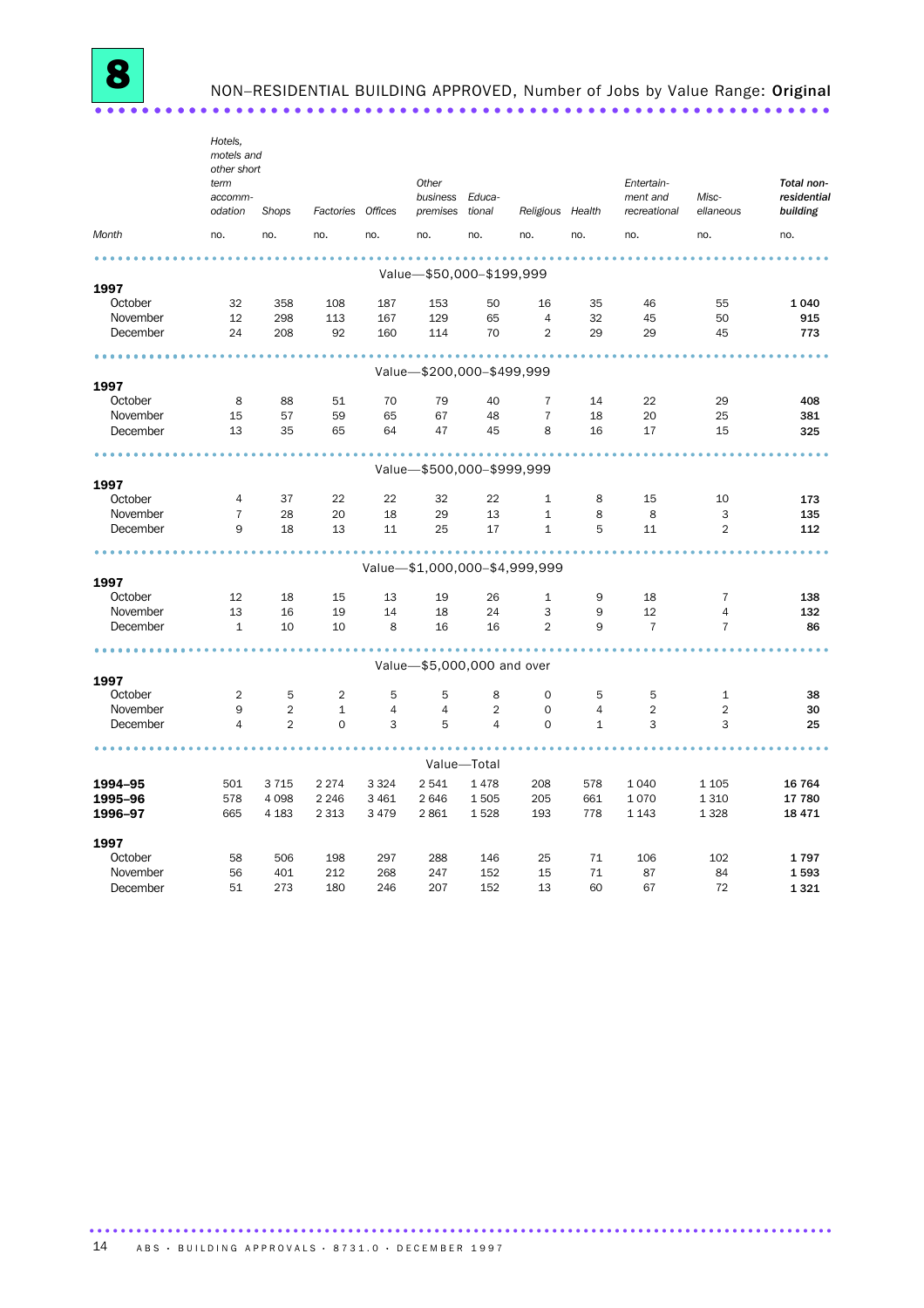NON-RESIDENTIAL BUILDING APPROVED, Value of Jobs by Value Range: Original 

|                     | Hotels,<br>motels and<br>other short<br>term<br>accomm- |              |                   |              | Other<br>business | Educa-                        |                  |             | Entertain-<br>ment and | Misc-        | Total non-<br>residential |
|---------------------|---------------------------------------------------------|--------------|-------------------|--------------|-------------------|-------------------------------|------------------|-------------|------------------------|--------------|---------------------------|
| odation             |                                                         | <b>Shops</b> | Factories Offices |              | premises          | tional                        | Religious Health |             | recreational           | ellaneous    | building                  |
| Month               | \$m                                                     | \$m\$        | \$m               | \$m          | \$m               | \$m                           | \$m              | \$m         | \$m                    | \$m          | \$m                       |
|                     |                                                         |              |                   |              |                   |                               |                  |             |                        |              |                           |
| 1997                |                                                         |              |                   |              |                   | Value-\$50,000-\$199,999      |                  |             |                        |              |                           |
| October             | 4.0                                                     | 32.4         | 12.0              | 18.7         | 15.1              | 5.7                           | 1.7              | 4.1         | 4.5                    | 5.3          | 103.6                     |
| November            | 1.2                                                     | 27.2         | 11.9              | 15.7         | 12.4              | 6.2                           | 0.6              | 3.5         | 4.7                    | 5.0          | 88.3                      |
| December            | 2.1                                                     | 18.5         | 10.2              | 16.3         | 11.1              | 7.5                           | 0.3              | 2.9         | 2.8                    | 4.3          | 76.1                      |
|                     |                                                         |              |                   |              |                   |                               |                  |             |                        |              |                           |
|                     |                                                         |              |                   |              |                   | Value-\$200,000-\$499,999     |                  |             |                        |              |                           |
| 1997                |                                                         |              |                   |              |                   |                               |                  |             |                        |              |                           |
| October             | 2.1                                                     | 25.7         | 15.9              | 21.0         | 23.8              | 12.1                          | 2.5              | 4.3         | 6.2                    | 7.9          | 121.5                     |
| November            | 4.3                                                     | 15.3         | 17.7              | 19.4         | 18.9              | 15.9                          | 2.3              | 5.5         | 5.9                    | 8.3          | 113.6                     |
| December            | 3.7                                                     | 10.1         | 18.1              | 18.1         | 15.4              | 13.4                          | 2.4              | 4.7         | 5.1                    | 3.9          | 94.7                      |
|                     |                                                         |              |                   |              |                   |                               |                  |             |                        |              |                           |
|                     |                                                         |              |                   |              |                   | Value-\$500,000-\$999,999     |                  |             |                        |              |                           |
| 1997<br>October     | 2.8                                                     |              |                   |              | 19.9              | 15.4                          |                  |             |                        |              | 116.3                     |
| November            | 4.8                                                     | 25.8<br>17.4 | 14.6<br>12.8      | 14.4<br>12.5 | 20.6              | 9.1                           | 0.9<br>0.5       | 5.9<br>4.7  | 10.1<br>5.0            | 6.5<br>2.0   | 89.6                      |
| December            | 6.0                                                     | 12.1         | 8.8               | 8.4          | 16.4              | 11.8                          | 0.9              | 3.9         | 7.7                    | 1.4          | 77.3                      |
|                     |                                                         |              |                   |              |                   |                               |                  |             |                        |              |                           |
|                     |                                                         |              |                   |              |                   | Value-\$1,000,000-\$4,999,999 |                  |             |                        |              |                           |
| 1997                |                                                         |              |                   |              |                   |                               |                  |             |                        |              |                           |
| October             | 29.4                                                    | 29.4         | 29.1              | 31.2         | 32.2              | 41.3                          | 1.2              | 23.4        | 36.6                   | 13.4         | 267.3                     |
| November            | 28.9                                                    | 30.7         | 31.5              | 25.1         | 31.9              | 45.3                          | 4.9              | 19.1        | 27.9                   | 6.7          | 252.0                     |
| December            | 1.1                                                     | 19.6         | 19.3              | 16.5         | 30.3              | 33.1                          | 6.0              | 17.9        | 16.4                   | 16.8         | 177.1                     |
|                     |                                                         |              |                   |              |                   |                               |                  |             |                        |              |                           |
|                     |                                                         |              |                   |              |                   | Value-\$5,000,000 and over    |                  |             |                        |              |                           |
| 1997                |                                                         |              |                   |              |                   |                               |                  |             |                        |              |                           |
| October<br>November | 18.5                                                    | 81.4         | 22.1              | 201.6        | 58.2              | 89.4                          | 0.0              | 67.9        | 68.6                   | 20.4         | 628.1                     |
| December            | 263.4<br>52.6                                           | 12.3<br>39.1 | 6.2<br>0.0        | 51.4<br>37.1 | 35.4<br>50.0      | 15.3<br>22.0                  | 0.0<br>0.0       | 29.9<br>9.1 | 15.5<br>367.3          | 19.2<br>26.7 | 448.6<br>603.8            |
|                     |                                                         |              |                   |              |                   |                               |                  |             |                        |              |                           |
|                     |                                                         |              |                   |              |                   | Value-Total                   |                  |             |                        |              |                           |
| 1994-95             | 611.2                                                   | 1802.6       | 870.0             | 1472.3       | 1 1 58.1          | 1 203.1                       | 73.0             | 635.9       | 1 167.3                | 621.2        | 9614.7                    |
| 1995-96             | 658.0                                                   | 1811.2       | 989.2             | 1801.3       | 1719.8            | 1 2 5 5 . 3                   | 85.8             | 765.8       | 936.6                  | 706.3        | 10 729.3                  |
| 1996-97             | 912.6                                                   | 2 180.1      | 1 1 3 2 . 3       | 2 2 9 3 . 3  | 1627.8            | 1 4 0 7 .3                    | 56.3             | 982.6       | 1 3 2 1 .0             | 816.6        | 12 729.8                  |
| 1997                |                                                         |              |                   |              |                   |                               |                  |             |                        |              |                           |
| October             | 56.8                                                    | 194.6        | 93.6              | 287.0        | 149.3             | 164.0                         | 6.4              | 105.6       | 125.9                  | 53.5         | 1 2 3 6.7                 |
| November            | 302.6                                                   | 102.8        | 80.1              | 124.2        | 119.3             | 91.8                          | 8.3              | 62.8        | 59.0                   | 41.2         | 992.1                     |
| December            | 65.5                                                    | 99.4         | 56.4              | 96.4         | 123.2             | 87.7                          | 9.6              | 38.5        | 399.2                  | 53.1         | 1028.9                    |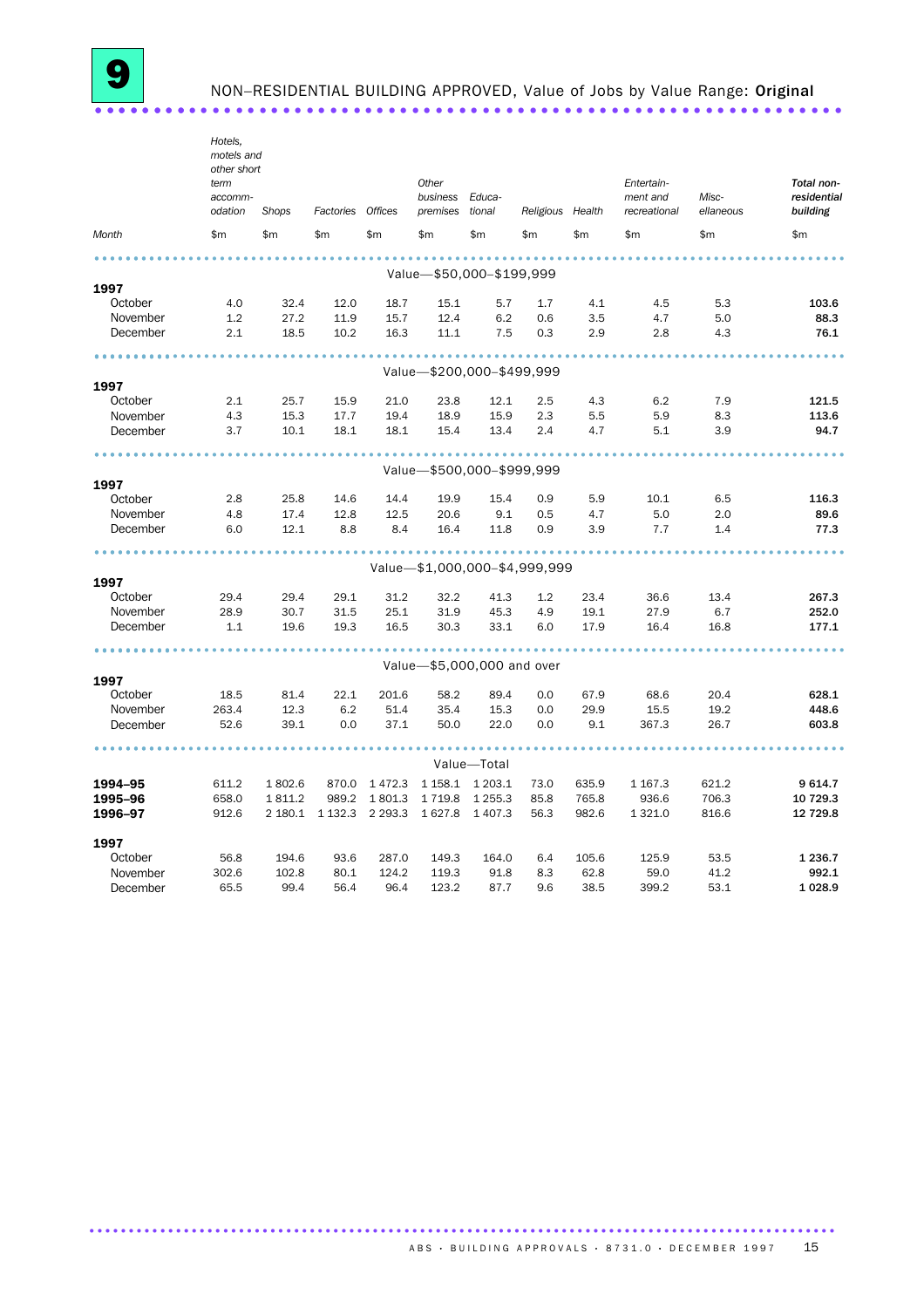

## NUMBER AND VALUE OF BUILDING APPROVED, By State-December 1997: Original

|            | DWELLING UNITS |                                                  |                |                            |                | VALUE                    |                                            |                                                                               |          |                                       |                   |  |
|------------|----------------|--------------------------------------------------|----------------|----------------------------|----------------|--------------------------|--------------------------------------------|-------------------------------------------------------------------------------|----------|---------------------------------------|-------------------|--|
|            | New<br>houses  | New<br>other<br>residential versions<br>building | $Con-$<br>etc. | Total<br>dwelling<br>units | New<br>houses  | New<br>other<br>building | New<br>residential residential<br>building | Alterations<br>and additions Total<br>to residential residential<br>buildings | building | Total non-<br>residential<br>building | Total<br>building |  |
|            | Number         | Number                                           | Number         | Number                     | \$m\$          | \$m                      | \$m                                        | \$m                                                                           | \$m      | \$m                                   | \$m\$             |  |
|            |                |                                                  |                |                            | PRIVATE SECTOR |                          |                                            |                                                                               |          |                                       |                   |  |
|            |                |                                                  |                |                            |                |                          |                                            |                                                                               |          |                                       |                   |  |
| <b>NSW</b> | 2478           | 1724                                             | 48             | 4 2 5 0                    | 302.4          | 183.9                    | 486.3                                      | 102.4                                                                         | 588.7    | 200.9                                 | 789.7             |  |
| Vic.       | 2 1 3 9        | 414                                              | 21             | 2574                       | 241.9          | 43.2                     | 285.2                                      | 42.9                                                                          | 328.0    | 432.5                                 | 760.5             |  |
| Old        | 1687           | 1 0 8 0                                          | 5              | 2 7 7 2                    | 180.0          | 71.8                     | 251.8                                      | 17.8                                                                          | 269.5    | 70.7                                  | 340.2             |  |
| SA         | 475            | 30                                               | $\mathbf{1}$   | 506                        | 44.5           | 3.0                      | 47.6                                       | 10.5                                                                          | 58.1     | 27.8                                  | 85.9              |  |
| <b>WA</b>  | 1 1 6 7        | 80                                               | 27             | 1 2 7 4                    | 119.2          | 6.9                      | 126.1                                      | 16.1                                                                          | 142.2    | 57.3                                  | 199.4             |  |
| Tas.       | 130            | 24                                               | $\mathbf{1}$   | 155                        | 12.1           | 1.4                      | 13.5                                       | 2.7                                                                           | 16.3     | 11.0                                  | 27.2              |  |
| NT         | 87             | 142                                              | $\mathbf 0$    | 229                        | 10.5           | 14.0                     | 24.5                                       | 2.4                                                                           | 26.9     | 6.4                                   | 33.3              |  |
| <b>ACT</b> | 78             | 16                                               | $\Omega$       | 94                         | 9.4            | 1.4                      | 10.8                                       | 2.4                                                                           | 13.2     | 35.2                                  | 48.4              |  |
| Australia  | 8 2 4 1        | 3510                                             | 103            | 11854                      | 920.0          | 325.7                    | 1 2 4 5 . 7                                | 197.2                                                                         | 1442.9   | 841.7                                 | 2 2 8 4.6         |  |
|            |                |                                                  |                |                            |                |                          |                                            |                                                                               |          |                                       |                   |  |
|            |                |                                                  |                |                            | PUBLIC SECTOR  |                          |                                            |                                                                               |          |                                       |                   |  |
|            |                |                                                  |                |                            |                |                          |                                            |                                                                               |          |                                       |                   |  |
| <b>NSW</b> | 13             | 116                                              | $\mathbf{1}$   | 130                        | 1.3            | 9.1                      | 10.5                                       | 0.7                                                                           | 11.1     | 85.0                                  | 96.1              |  |
| Vic.       | 49             | 18                                               | $\mathbf 0$    | 67                         | 5.5            | 1.1                      | 6.6                                        | 0.2                                                                           | 6.7      | 7.3                                   | 14.0              |  |
| Qld        | $\overline{7}$ | 34                                               | $\mathbf 0$    | 41                         | 0.9            | 2.3                      | 3.2                                        | 0.4                                                                           | 3.6      | 45.6                                  | 49.2              |  |
| SA         | $\overline{7}$ | $\mathbf 0$                                      | $\mathbf 0$    | $\overline{7}$             | 0.5            | 0.0                      | 0.5                                        | 0.0                                                                           | 0.5      | 7.2                                   | 7.7               |  |
| <b>WA</b>  | 47             | 91                                               | $\mathbf 0$    | 138                        | 4.3            | 4.8                      | 9.1                                        | 0.1                                                                           | 9.2      | 13.0                                  | 22.1              |  |
| Tas.       | $\mathbf 0$    | $\mathbf 0$                                      | $\mathbf 0$    | $\mathbf 0$                | 0.0            | 0.0                      | 0.0                                        | 0.0                                                                           | 0.0      | 1.7                                   | 1.7               |  |
| NT         | 28             | $\mathbf 0$                                      | $\mathbf 0$    | 28                         | 4.1            | 0.0                      | 4.1                                        | 0.2                                                                           | 4.3      | 19.8                                  | 24.0              |  |
| <b>ACT</b> | $\mathbf 0$    | $\mathbf 0$                                      | $\mathbf 0$    | $\mathbf 0$                | 0.0            | 0.0                      | 0.0                                        | 0.0                                                                           | 0.0      | 7.7                                   | 7.7               |  |
| Australia  | 151            | 259                                              | $\mathbf{1}$   | 411                        | 16.6           | 17.3                     | 33.9                                       | 1.6                                                                           | 35.5     | 187.2                                 | 222.7             |  |
|            |                |                                                  |                |                            |                |                          |                                            |                                                                               |          |                                       |                   |  |
|            |                |                                                  |                |                            | <b>TOTAL</b>   |                          |                                            |                                                                               |          |                                       |                   |  |
| <b>NSW</b> | 2 4 9 1        | 1840                                             | 49             | 4 3 8 0                    | 303.8          | 193.0                    | 496.8                                      | 103.1                                                                         | 599.9    | 286.0                                 | 885.8             |  |
| Vic.       | 2 1 8 8        | 432                                              | 21             | 2641                       | 247.4          | 44.4                     | 291.7                                      | 43.0                                                                          | 334.7    | 439.7                                 | 774.5             |  |
| Qld        | 1694           | 1 1 1 4                                          | 5              | 2813                       | 180.9          | 74.1                     | 255.0                                      | 18.2                                                                          | 273.2    | 116.3                                 | 389.5             |  |
| SA         | 482            | 30                                               | $\mathbf{1}$   | 513                        | 45.1           | 3.0                      | 48.1                                       | 10.6                                                                          | 58.6     | 35.1                                  | 93.7              |  |
| <b>WA</b>  | 1 2 1 4        | 171                                              | 27             | 1412                       | 123.4          | 11.7                     | 135.2                                      | 16.2                                                                          | 151.3    | 70.3                                  | 221.6             |  |
| Tas.       | 130            | 24                                               | $\mathbf{1}$   | 155                        | 12.1           | 1.4                      | 13.5                                       | 2.7                                                                           | 16.3     | 12.7                                  | 28.9              |  |
| NT         | 115            | 142                                              | $\Omega$       | 257                        | 14.6           | 14.0                     | 28.6                                       | 2.6                                                                           | 31.2     | 26.1                                  | 57.3              |  |
| <b>ACT</b> | 78             | 16                                               | $\Omega$       | 94                         | 9.4            | 1.4                      | 10.8                                       | 2.4                                                                           | 13.2     | 42.8                                  | 56.0              |  |
| Australia  | 8392           | 3769                                             | 104            | 12 2 65                    | 936.6          | 343.0                    | 1 2 7 9.6                                  | 198.7                                                                         | 1478.4   | 1 0 28.9                              | 2 507.3           |  |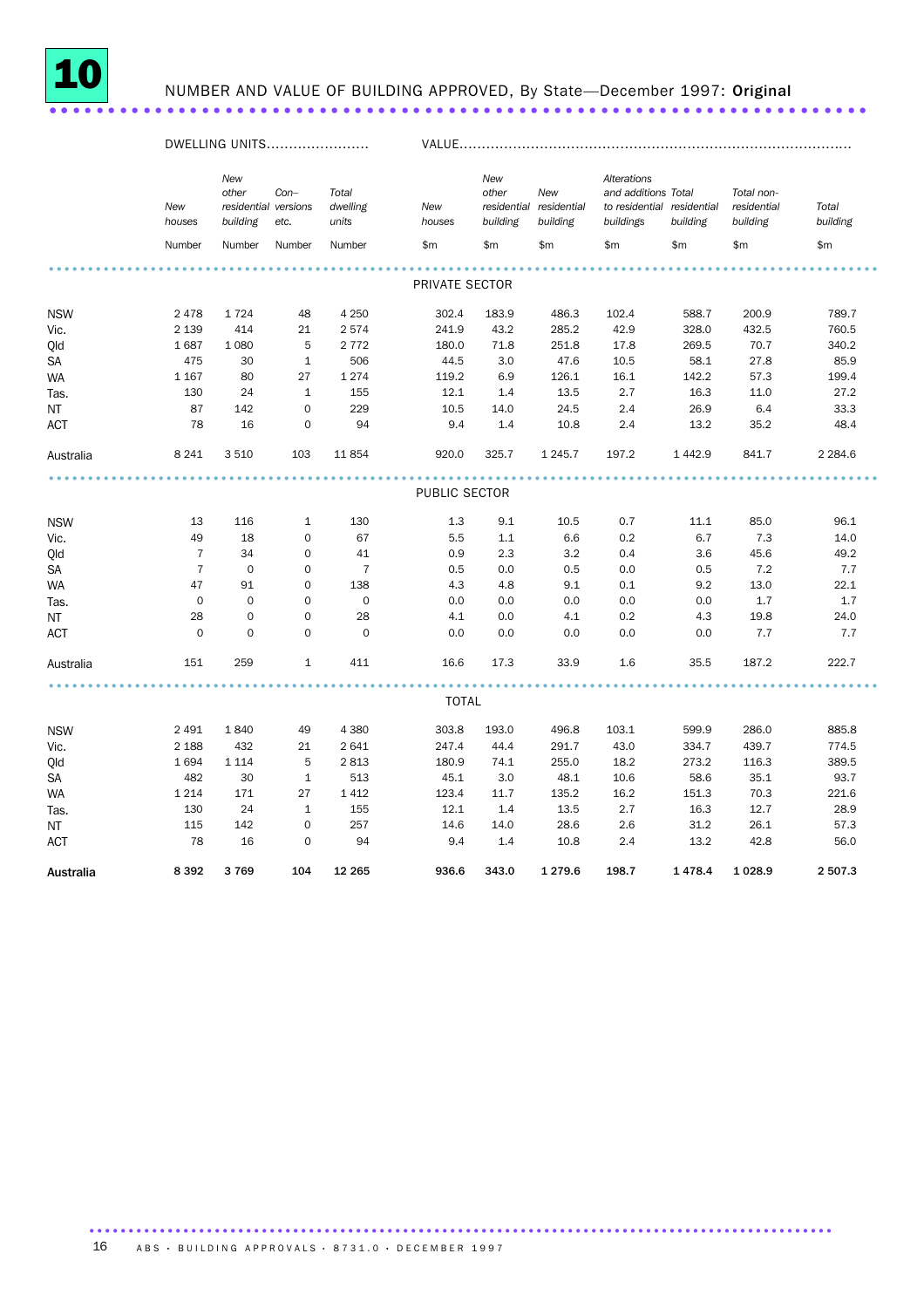

ACT

Australia

 $0.0$ 

65.5

 $32.1$  0.0

56.4

99.4

#### NON-RESIDENTIAL BUILDING APPROVED, By State-December 1997: Original

|            | Hotels.<br>motels and<br>other short<br>term<br>accomm-<br>odation | Shops | Factories | <b>Offices</b> | Other<br>business<br>premises | Educational | Religious | Health | Entertain-<br>ment and<br>recreational | Miscel-<br>laneous | Total<br>non-resi-<br>dential<br>building |
|------------|--------------------------------------------------------------------|-------|-----------|----------------|-------------------------------|-------------|-----------|--------|----------------------------------------|--------------------|-------------------------------------------|
|            | \$m\$                                                              | \$m   | \$m       | \$m            | \$m                           | \$m         | \$m       | \$m    | \$m                                    | \$m                | \$m\$                                     |
|            |                                                                    |       |           |                |                               |             |           |        |                                        |                    |                                           |
|            |                                                                    |       |           |                | PRIVATE SECTOR                |             |           |        |                                        |                    |                                           |
| <b>NSW</b> | 43.6                                                               | 23.8  | 21.1      | 25.0           | 35.5                          | 10.8        | 2.2       | 9.9    | 22.7                                   | 6.5                | 200.9                                     |
| Vic.       | 1.6                                                                | 8.4   | 15.2      | 31.3           | 10.5                          | 6.9         | 0.2       | 2.2    | 353.6                                  | 2.5                | 432.5                                     |
| Qld        | 9.8                                                                | 14.9  | 6.4       | 7.1            | 15.2                          | 4.3         | 3.6       | 4.2    | 4.6                                    | 0.7                | 70.7                                      |
| SA         | 0.7                                                                | 2.7   | 1.9       | 3.2            | 6.8                           | 4.5         | 3.2       | 1.1    | 1.1                                    | 2.6                | 27.8                                      |
| <b>WA</b>  | 2.4                                                                | 15.2  | 10.4      | 9.6            | 10.7                          | 3.0         | 0.4       | 0.9    | 0.1                                    | 4.6                | 57.3                                      |
| Tas.       | 7.1                                                                | 1.1   | 0.5       | 0.5            | 0.5                           | 0.0         | 0.0       | 0.2    | 0.2                                    | 0.9                | 11.0                                      |
| ΝT         | 0.0                                                                | 0.6   | 0.9       | 0.9            | 1.4                           | 0.1         | 0.0       | 0.0    | 0.0                                    | 2.6                | 6.4                                       |
| ACT        | 0.0                                                                | 32.1  | 0.0       | 2.1            | 0.6                           | 0.0         | 0.0       | 0.0    | 0.0                                    | 0.2                | 35.2                                      |
| Australia  | 65.3                                                               | 98.7  | 56.3      | 79.7           | 81.3                          | 29.6        | 9.6       | 18.4   | 382.3                                  | 20.6               | 841.7                                     |
|            |                                                                    |       |           |                |                               |             |           |        |                                        |                    |                                           |
|            |                                                                    |       |           |                | PUBLIC SECTOR                 |             |           |        |                                        |                    |                                           |
| <b>NSW</b> | 0.0                                                                | 0.2   | 0.0       | 4.0            | 32.9                          | 31.7        | 0.0       | 5.2    | 8.6                                    | 2.4                | 85.0                                      |
| Vic.       | 0.0                                                                | 0.4   | 0.0       | 1.5            | 0.1                           | 1.9         | 0.0       | 1.4    | 1.7                                    | 0.3                | 7.3                                       |
| Qld        | 0.2                                                                | 0.1   | 0.1       | 7.8            | 7.9                           | 5.0         | 0.0       | 11.4   | 0.3                                    | 12.8               | 45.6                                      |
| SA         | 0.0                                                                | 0.1   | 0.0       | 0.5            | 0.0                           | 4.9         | 0.0       | 1.3    | 0.3                                    | 0.1                | 7.2                                       |
| <b>WA</b>  | 0.0                                                                | 0.0   | 0.0       | 2.2            | 0.5                           | 9.5         | 0.0       | 0.0    | 0.4                                    | 0.3                | 13.0                                      |
| Tas.       | 0.0                                                                | 0.0   | 0.0       | 0.0            | 0.0                           | 1.6         | 0.0       | 0.1    | 0.0                                    | 0.0                | 1.7                                       |
| ΝT         | 0.0                                                                | 0.0   | 0.0       | 0.4            | 0.5                           | 1.9         | 0.0       | 0.4    | 0.0                                    | 16.5               | 19.8                                      |
| <b>ACT</b> | 0.0                                                                | 0.0   | 0.0       | 0.2            | 0.0                           | 1.6         | 0.0       | 0.2    | 5.7                                    | 0.0                | 7.7                                       |
| Australia  | 0.2                                                                | 0.8   | 0.1       | 16.7           | 41.8                          | 58.1        | 0.0       | 20.1   | 16.9                                   | 32.5               | 187.2                                     |
|            |                                                                    |       |           |                |                               |             |           |        |                                        |                    |                                           |
|            |                                                                    |       |           |                | <b>TOTAL</b>                  |             |           |        |                                        |                    |                                           |
| <b>NSW</b> | 43.6                                                               | 24.0  | 21.1      | 29.0           | 68.5                          | 42.5        | 2.2       | 15.1   | 31.3                                   | 8.9                | 286.0                                     |
| Vic.       | 1.6                                                                | 8.7   | 15.2      | 32.8           | 10.6                          | 8.8         | 0.2       | 3.6    | 355.3                                  | 2.8                | 439.7                                     |
| Qld        | 10.0                                                               | 15.0  | 6.5       | 14.9           | 23.1                          | 9.3         | 3.6       | 15.6   | 4.9                                    | 13.5               | 116.3                                     |
| SA         | 0.7                                                                | 2.8   | 1.9       | 3.8            | 6.8                           | 9.4         | 3.2       | 2.4    | 1.3                                    | 2.8                | 35.1                                      |
| WA         | 2.4                                                                | 15.2  | 10.4      | 11.9           | 11.2                          | 12.5        | 0.4       | 0.9    | 0.5                                    | 4.9                | 70.3                                      |
| Tas.       | 7.1                                                                | 1.1   | 0.5       | 0.5            | 0.5                           | 1.6         | 0.0       | 0.3    | 0.2                                    | 0.9                | 12.7                                      |
| NT         | 0.0                                                                | 0.6   | 0.9       | 1.3            | 1.9                           | 2.0         | 0.0       | 0.4    | 0.0                                    | 19.1               | 26.1                                      |

2.3 0.6 1.6

 $0.0$   $0.2$  5.7

96.4 123.2 87.7 9.6 38.5 399.2

 $0.2$ 

42.8

53.1 1 028.9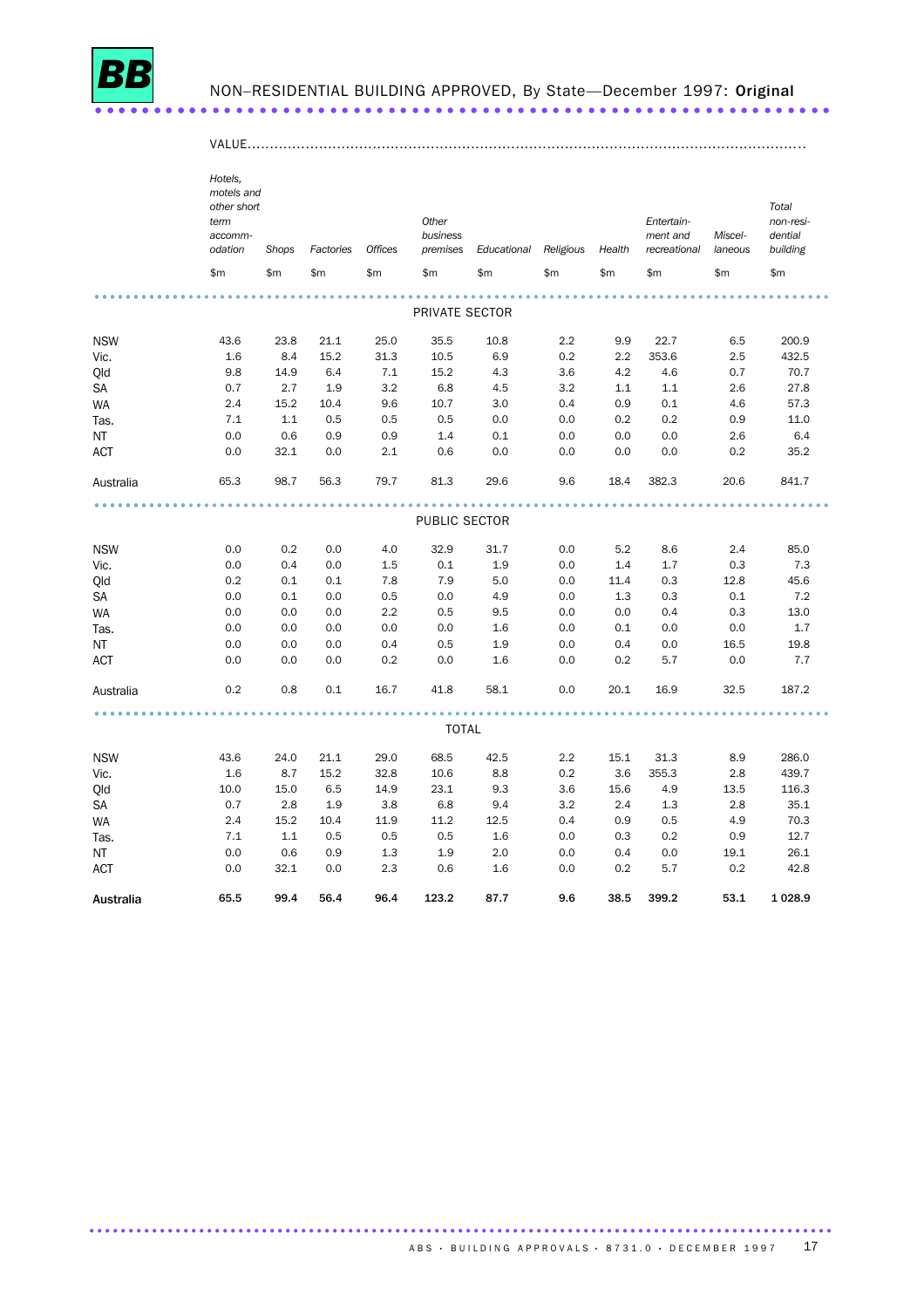# EXPLANATORY NOTES

| INTRODUCTION               | 1 This publication presents monthly details of building work approved.                                                                                                                                                                                                                                                                                                                                                                                                                         |  |  |  |  |  |
|----------------------------|------------------------------------------------------------------------------------------------------------------------------------------------------------------------------------------------------------------------------------------------------------------------------------------------------------------------------------------------------------------------------------------------------------------------------------------------------------------------------------------------|--|--|--|--|--|
| SCOPE AND COVERAGE         | <b>2</b> Statistics of building work approved are compiled from:<br>permits issued by local government authorities;<br>п<br>• permits issued by private building surveyors;<br>" contracts let or day labour work authorised by Commonwealth, State,<br>semi-government and local government authorities;<br>" major building activity in areas not subject to normal administrative approval<br>e.g. building on remote mine sites.                                                           |  |  |  |  |  |
|                            | 3 The scope of the survey comprises the following activities:<br>" construction of new buildings<br>· alterations and additions to existing buildings<br>• approved non-structural renovation and refurbishment work<br>• approved installation of integral building fixtures                                                                                                                                                                                                                  |  |  |  |  |  |
|                            | From July 1990, the statistics include:<br>• all approved new residential building valued at \$10,000 or more<br>• approved alterations and additions to residential building valued at \$10,000 or<br>more<br>all approved non-residential building jobs valued at \$50,000 or more.                                                                                                                                                                                                          |  |  |  |  |  |
|                            | Excluded from the statistics is:<br>• construction activity not defined as building (e.g. construction of roads,<br>bridges, railways, earthworks, etc.). Statistics for this activity can be found in<br>Engineering Construction Activity, Australia (8762.0).                                                                                                                                                                                                                               |  |  |  |  |  |
| <b>VALUE DATA</b>          | 4 Value data are derived by aggregation of the estimated value of building work<br>when completed as reported on approval documents. Such value data excludes<br>the value of land and landscaping but includes site preparation. These estimates<br>are usually a reliable indicator of the completed value of 'houses'. However, for<br>'other residential buildings' and 'non-residential buildings', these estimates can<br>differ significantly from the completed value of the building. |  |  |  |  |  |
| <b>OWNERSHIP</b>           | 5 Building ownership is classified as either public or private sector and is based<br>on the sector of intended owner of the completed building at the time of<br>approval. Residential buildings constructed by private sector builders under<br>government housing authority schemes are classified as public sector when the<br>authority has contracted, or intends to contract, to purchase the building on or<br>before completion.                                                      |  |  |  |  |  |
| FUNCTIONAL CLASSIFICATIONS | 6 A building is classified according to its intended major function. A building<br>which is ancillary to other buildings or forms a part of a group of related<br>buildings is classified to the function of the building, not to the function of the<br>group as a whole.                                                                                                                                                                                                                     |  |  |  |  |  |
|                            | 7 An example is the treatment of building work approved for a factory complex.<br>For instance, a detached administration building would be classified to Offices, a<br>detached cafeteria building to Shops, while the factory buildings would be<br>classified to Factories.                                                                                                                                                                                                                 |  |  |  |  |  |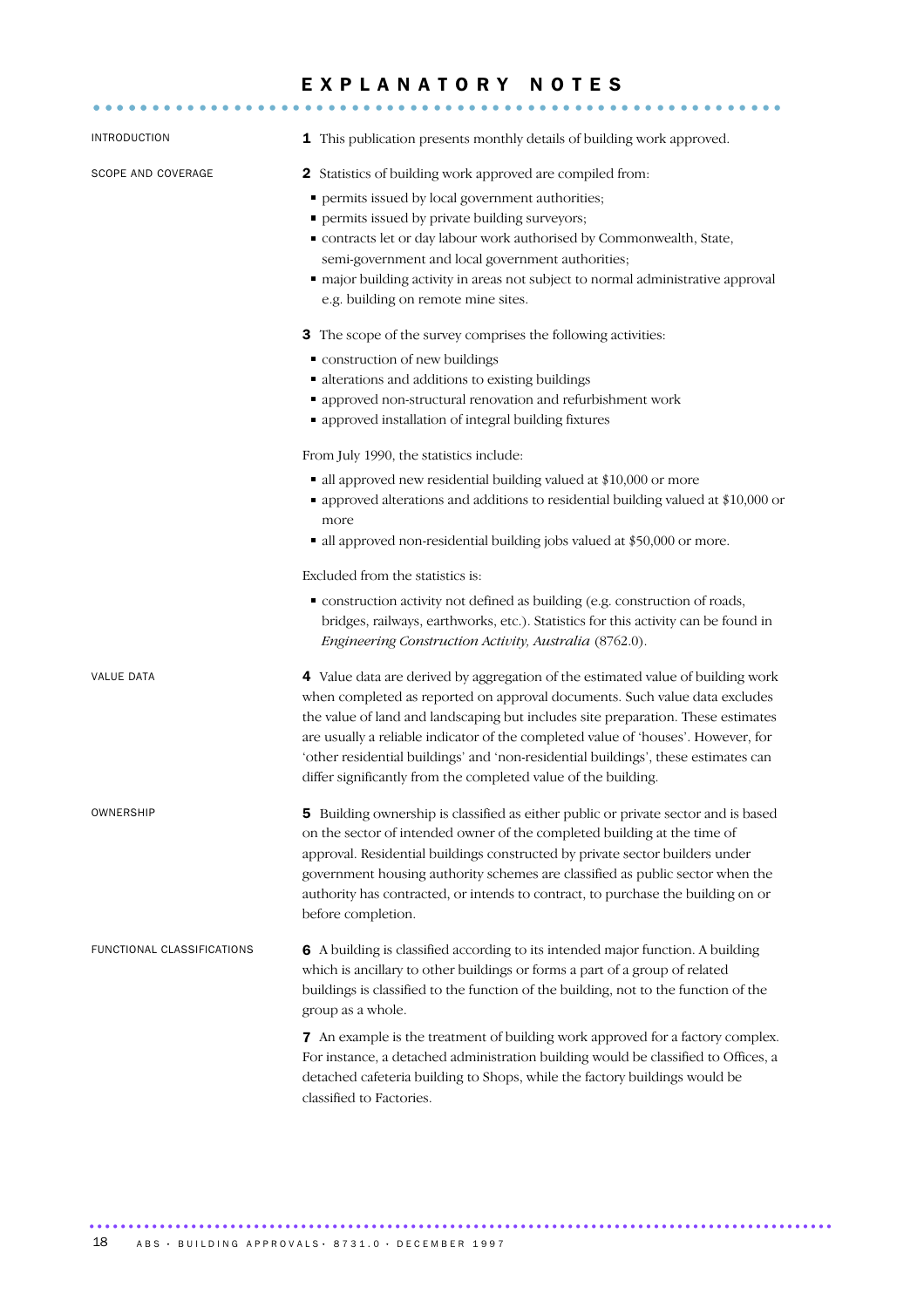# EXPLANATORY NOTES

| FUNCTIONAL CLASSIFICATIONS<br>continued | 8 An exception to this rule is the treatment of group accommodation buildings.<br>For example, a student accommodation building on a university campus would<br>be classified to Education.                                                                                                                                                                                                                                                                                                                                                                                                                                                                                                                                                                                                                                                                                                                                                                                                                                                                                                                                                                                                                                                                                                                                                                                                                                                                                                                                                                                                           |  |  |  |  |  |  |
|-----------------------------------------|-------------------------------------------------------------------------------------------------------------------------------------------------------------------------------------------------------------------------------------------------------------------------------------------------------------------------------------------------------------------------------------------------------------------------------------------------------------------------------------------------------------------------------------------------------------------------------------------------------------------------------------------------------------------------------------------------------------------------------------------------------------------------------------------------------------------------------------------------------------------------------------------------------------------------------------------------------------------------------------------------------------------------------------------------------------------------------------------------------------------------------------------------------------------------------------------------------------------------------------------------------------------------------------------------------------------------------------------------------------------------------------------------------------------------------------------------------------------------------------------------------------------------------------------------------------------------------------------------------|--|--|--|--|--|--|
|                                         | 9 In the case of a multi-function building, i.e. a single physical building which, at<br>the time of approval is intended to have more than one purpose (e.g. a<br>hotel/shops/casino project), the ABS endeavours to split the approval details<br>according to each main function.                                                                                                                                                                                                                                                                                                                                                                                                                                                                                                                                                                                                                                                                                                                                                                                                                                                                                                                                                                                                                                                                                                                                                                                                                                                                                                                  |  |  |  |  |  |  |
|                                         | 10 Where this is not possible because separate details cannot be obtained, the<br>building is classified to the predominant function of the building on the basis of<br>the function which represents the highest proportion of the total value of the<br>project.                                                                                                                                                                                                                                                                                                                                                                                                                                                                                                                                                                                                                                                                                                                                                                                                                                                                                                                                                                                                                                                                                                                                                                                                                                                                                                                                    |  |  |  |  |  |  |
| SEASONAL ADJUSTMENT                     | 11 Seasonal adjustment is a means of removing the estimated effects of seasonal<br>variation from the series so that the effects of other influences can be more<br>clearly recognised.                                                                                                                                                                                                                                                                                                                                                                                                                                                                                                                                                                                                                                                                                                                                                                                                                                                                                                                                                                                                                                                                                                                                                                                                                                                                                                                                                                                                               |  |  |  |  |  |  |
|                                         | 12 In the seasonal adjustment of series, account has been taken of both normal<br>seasonal factors and 'trading day' effects arising from the varying numbers of<br>Sundays, Mondays, Tuesdays, etc. in the month. Adjustment has also been made<br>for the influence of Easter which may affect the March and April estimates<br>differently.                                                                                                                                                                                                                                                                                                                                                                                                                                                                                                                                                                                                                                                                                                                                                                                                                                                                                                                                                                                                                                                                                                                                                                                                                                                        |  |  |  |  |  |  |
|                                         | 13 Seasonal adjustment does not remove from the series the effect of irregular<br>or non-seasonal influences (e.g. the approval of large projects or a change in the<br>administrative arrangements of approving authorities).                                                                                                                                                                                                                                                                                                                                                                                                                                                                                                                                                                                                                                                                                                                                                                                                                                                                                                                                                                                                                                                                                                                                                                                                                                                                                                                                                                        |  |  |  |  |  |  |
|                                         | 14 Most of the component series have been seasonally adjusted independently.<br>Therefore, the adjusted components may not add to the adjusted totals.                                                                                                                                                                                                                                                                                                                                                                                                                                                                                                                                                                                                                                                                                                                                                                                                                                                                                                                                                                                                                                                                                                                                                                                                                                                                                                                                                                                                                                                |  |  |  |  |  |  |
|                                         | 15 As happens with all seasonally adjusted series, the seasonal factors are<br>reviewed annually to take account of each additional year's data. The timing of<br>this review may vary and when appropriate will be notified in the 'Data Notes'<br>section of this publication.                                                                                                                                                                                                                                                                                                                                                                                                                                                                                                                                                                                                                                                                                                                                                                                                                                                                                                                                                                                                                                                                                                                                                                                                                                                                                                                      |  |  |  |  |  |  |
| <b>TREND ESTIMATES</b>                  | 16 Smoothing seasonally adjusted series reduces the impact of the irregular<br>component of the seasonally adjusted series and creates trend estimates. For<br>monthly series, these trend estimates are derived by applying a 13-term<br>Henderson-weighted moving average to all months of the respective seasonally<br>adjusted series except the last six months. Trend series are created for the last six<br>months by applying surrogates of the Henderson moving average to the<br>seasonally adjusted series. For the quarterly, constant prices, trend series shown<br>in table 7, the trend estimates are derived by applying a 7-term<br>Henderson-weighted moving average to all quarters of the respective seasonally<br>adjusted series except the last two quarters. Trend series are created for these<br>last three quarters by applying surrogates of the Henderson moving average<br>seasonally adjusted series. For further information, see A Guide to Interpreting<br>Time Series-Monitoring 'Trends': an Overview (1348.0) or contact the Assistant<br>Director, Time Series Analysis on (06) 252 6345.<br>17 While the smoothing techniques described in paragraph 16 enables trend<br>estimates to be produced for the latest few periods, it does result in revisions to<br>the trend estimates as new data becomes available. Generally, revisions become<br>smaller over time and, after three months, usually have a negligible impact on the<br>series. Revisions to the original data and re-analysis of seasonal factors may also<br>lead to revisions to the trend. |  |  |  |  |  |  |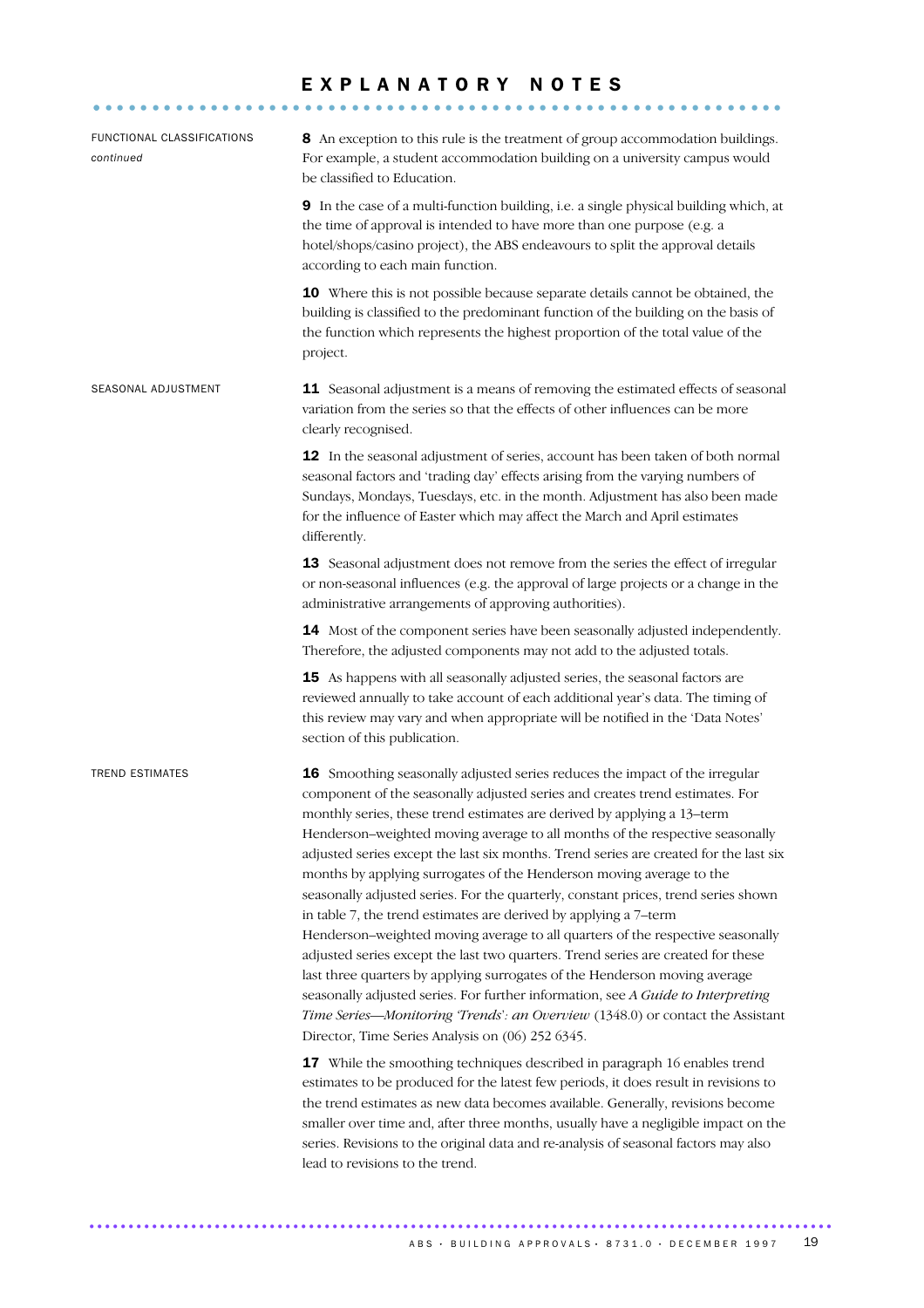# EXPLANATORY NOTES

| <b>CONSTANT PRICE ESTIMATES</b> |                                                                | 18 Constant price estimates measure changes in value after the direct effects of<br>price changes have been eliminated. The deflators used to revalue the current<br>price estimates are derived from the same price data underlying the deflators<br>compiled for the dwelling and non-dwelling construction components of the<br>national accounts aggregate 'Gross fixed capital expenditure'. |  |  |  |  |  |
|---------------------------------|----------------------------------------------------------------|---------------------------------------------------------------------------------------------------------------------------------------------------------------------------------------------------------------------------------------------------------------------------------------------------------------------------------------------------------------------------------------------------|--|--|--|--|--|
|                                 |                                                                | 19 Estimates at constant prices are subject to a number of approximations and<br>assumptions. For more information on the nature and concepts of constant price<br>estimates, see Chapter 4 of Australian National Accounts: Concepts, Sources<br>and Methods (5216.0). Monthly value data at constant prices are not available.                                                                  |  |  |  |  |  |
| UNPUBLISHED DATA                | these forms.                                                   | 20 The ABS can also make available certain building approvals data which are<br>not published. Where the data cannot be provided by telephone, it can be<br>provided in microfiche, photocopy, computer printout, floppy disk and clerically<br>extracted tabulation. A charge may be made for providing unpublished data in                                                                      |  |  |  |  |  |
| RELATED PUBLICATIONS            | 21 Users may also wish to refer to the following publications: |                                                                                                                                                                                                                                                                                                                                                                                                   |  |  |  |  |  |
|                                 |                                                                | • Building Activity, Australia: Dwelling Unit Commencements (8750.0)<br>Building Activity, Australia (8752.0)<br>Housing Finance for Owner Occupation, Australia (5609.0)<br>Price Index of Materials Used in House Building (6408.0)                                                                                                                                                             |  |  |  |  |  |
|                                 | (6407.0)                                                       | Price Index of Materials Used in Building Other than House Building                                                                                                                                                                                                                                                                                                                               |  |  |  |  |  |
|                                 |                                                                | House Price Indexes: Eight Capital Cities (6416.0).                                                                                                                                                                                                                                                                                                                                               |  |  |  |  |  |
| SYMBOLS AND OTHER USAGES        |                                                                | nil or rounded to zero                                                                                                                                                                                                                                                                                                                                                                            |  |  |  |  |  |
|                                 | n.a.                                                           | not available                                                                                                                                                                                                                                                                                                                                                                                     |  |  |  |  |  |
|                                 | r                                                              | figure or series revised since previous issue                                                                                                                                                                                                                                                                                                                                                     |  |  |  |  |  |
|                                 |                                                                | When figures have been rounded, discrepancies may occur between sums of the                                                                                                                                                                                                                                                                                                                       |  |  |  |  |  |
|                                 |                                                                | component items and totals.                                                                                                                                                                                                                                                                                                                                                                       |  |  |  |  |  |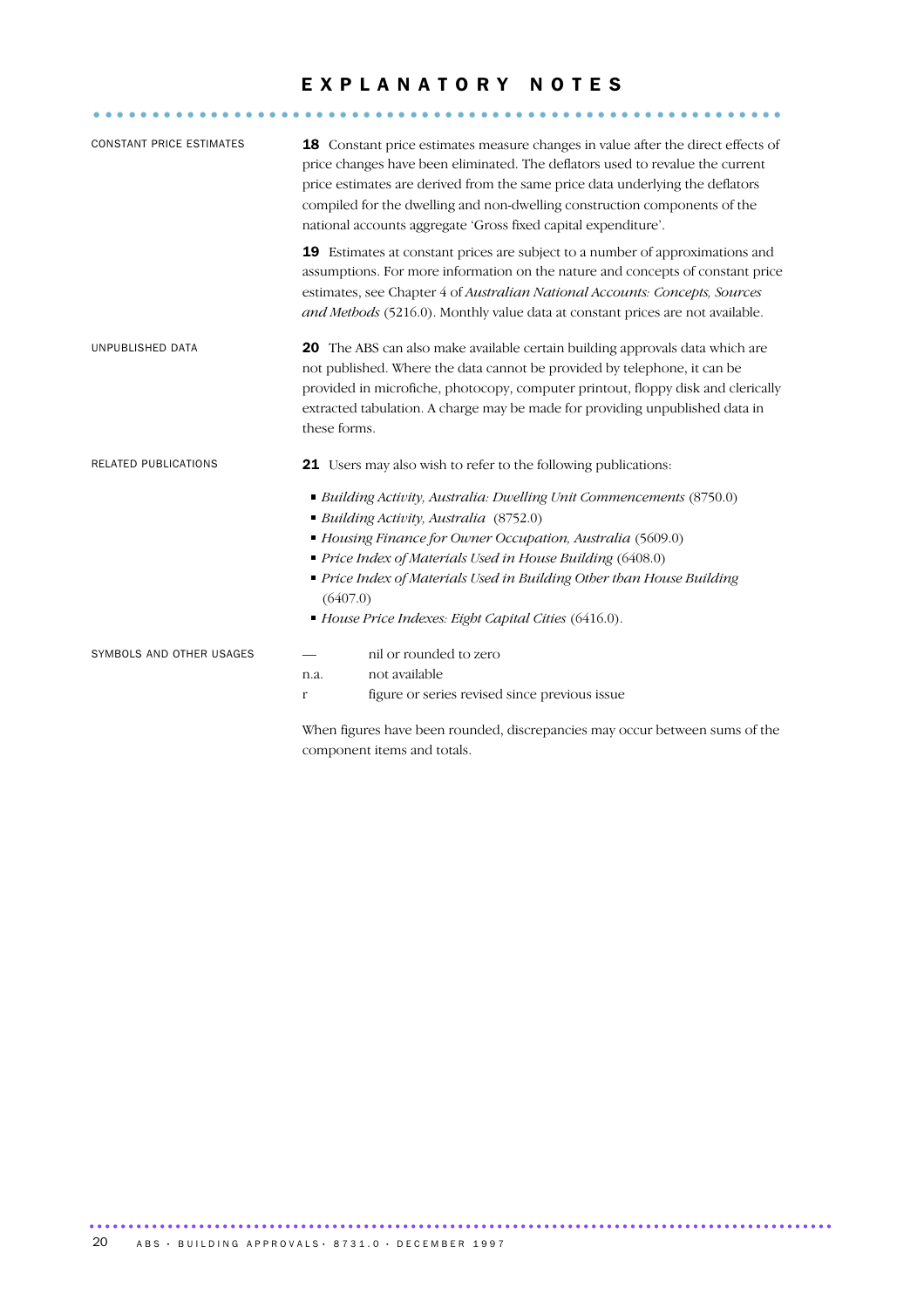# GLOSSARY

| Alterations and additions                            | Building activity carried out on existing buildings. Includes adding to or<br>diminishing floor area, altering the structural design of a building and affixing<br>rigid components which are integral to the functioning of the building.                                                                                                                                                                                                                                               |
|------------------------------------------------------|------------------------------------------------------------------------------------------------------------------------------------------------------------------------------------------------------------------------------------------------------------------------------------------------------------------------------------------------------------------------------------------------------------------------------------------------------------------------------------------|
| <b>Building</b>                                      | A building is a rigid, fixed and permanent structure which has a roof. Its intended<br>purpose is primarily to house people, plant, machinery, vehicles, goods or<br>livestock. An integral feature of a building's design is the provision for regular<br>access by persons in order to satisfy its intended use.                                                                                                                                                                       |
| Conversions, etc.                                    | Includes dwelling units approved as part of alterations and additions to existing<br>buildings (including conversions to dwelling units) and as part of the<br>construction of non-residential building.                                                                                                                                                                                                                                                                                 |
| Dwelling unit                                        | A dwelling unit is a self-contained suite of rooms, including cooking and bathing<br>facilities and intended for long term residential use. Regardless of whether they<br>are self-contained or not, units within buildings offering institutional care (e.g.<br>hospitals) or temporary accommodation (e.g. motels, hostels and holiday<br>apartments) are not defined as dwelling units. Such units are included in the<br>appropriate category of non-residential building approvals. |
| Educational                                          | Includes schools, colleges, kindergartens, libraries, museums and universities.                                                                                                                                                                                                                                                                                                                                                                                                          |
| Entertainment and recreational                       | Includes clubs, cinemas, sport and recreation centres.                                                                                                                                                                                                                                                                                                                                                                                                                                   |
| Factories                                            | Includes paper mills, oil refinery buildings, brickworks and powerhouses.                                                                                                                                                                                                                                                                                                                                                                                                                |
| Flats, units or apartments                           | Dwellings not having their own private grounds and usually sharing a common<br>entrance, foyer or stairwell.                                                                                                                                                                                                                                                                                                                                                                             |
| Health                                               | Includes hospitals, nursing homes, surgeries, clinics and medical centres.                                                                                                                                                                                                                                                                                                                                                                                                               |
| Hotels, motels and other short<br>term accommodation | Includes hostels, boarding houses, guest houses, and holiday apartment<br>buildings.                                                                                                                                                                                                                                                                                                                                                                                                     |
| House                                                | A house is a detached building primarily used for long term residential purposes.<br>It consists of one dwelling unit. For instance, detached 'granny flats' and<br>detached dwelling units (e.g. caretaker's residences) associated with a<br>non-residential building are defined as houses.                                                                                                                                                                                           |
| Miscellaneous                                        | Includes justice and defence buildings, welfare and charitable homes, prisons and<br>reformatories, maintenance camps, farming and livestock buildings, veterinary<br>clinics, child-minding centres, police stations and public toilets.                                                                                                                                                                                                                                                |
| New building work                                    | Building activity which will result in the creation of a building which previously<br>did not exist.                                                                                                                                                                                                                                                                                                                                                                                     |
| Non-residential building                             | A non-residential building is primarily intended for purposes other than long<br>term residential purposes.                                                                                                                                                                                                                                                                                                                                                                              |
| Offices                                              | Includes banks, post offices and council chambers.                                                                                                                                                                                                                                                                                                                                                                                                                                       |
| Other business premises                              | Includes warehouses, service stations, transport depots and terminals, electricity<br>substation buildings, telephone exchanges, broadcasting and film studios.                                                                                                                                                                                                                                                                                                                          |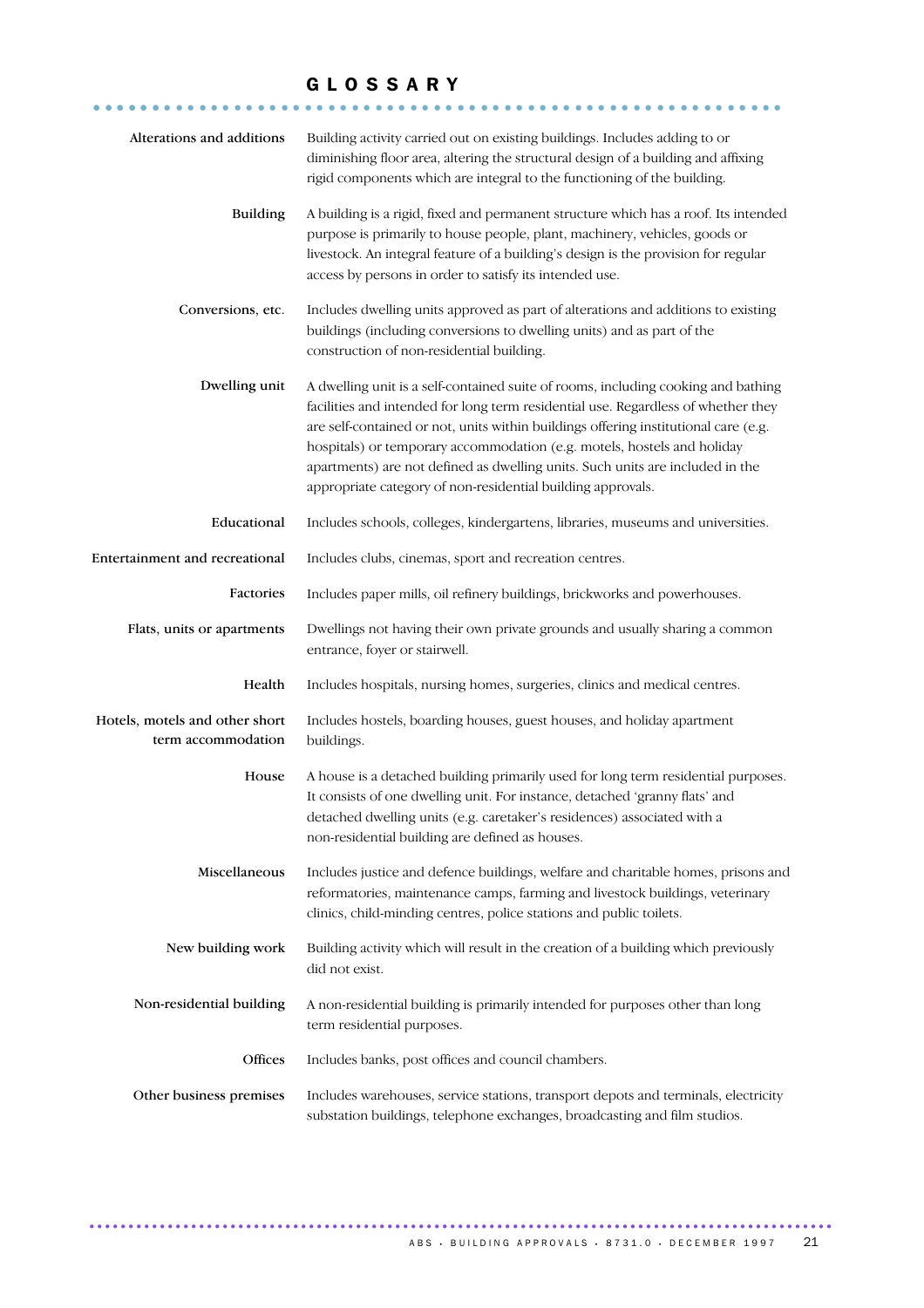# GLOSSARY

| Other residential building                          | An other residential building is a building other than a house primarily used for<br>long-term residential purposes. An other residential building contains more than<br>one dwelling unit. |
|-----------------------------------------------------|---------------------------------------------------------------------------------------------------------------------------------------------------------------------------------------------|
| Religious                                           | Includes convents, churches, temples, mosques, monasteries and noviciates.                                                                                                                  |
| Residential building                                | A residential building is a building consisting of one or more dwelling units.<br>Residential buildings can be either houses or other residential buildings.                                |
| Semi-detached, row or terrace<br>houses, townhouses | Dwellings having their own private grounds with no other dwellings above or<br>below.                                                                                                       |
| <b>Shops</b>                                        | Includes retail shops, restaurants, taverns and shopping arcades.                                                                                                                           |
| Value of residential building                       | Value of new residential building plus the value of alterations and additions to<br>residential buildings.                                                                                  |